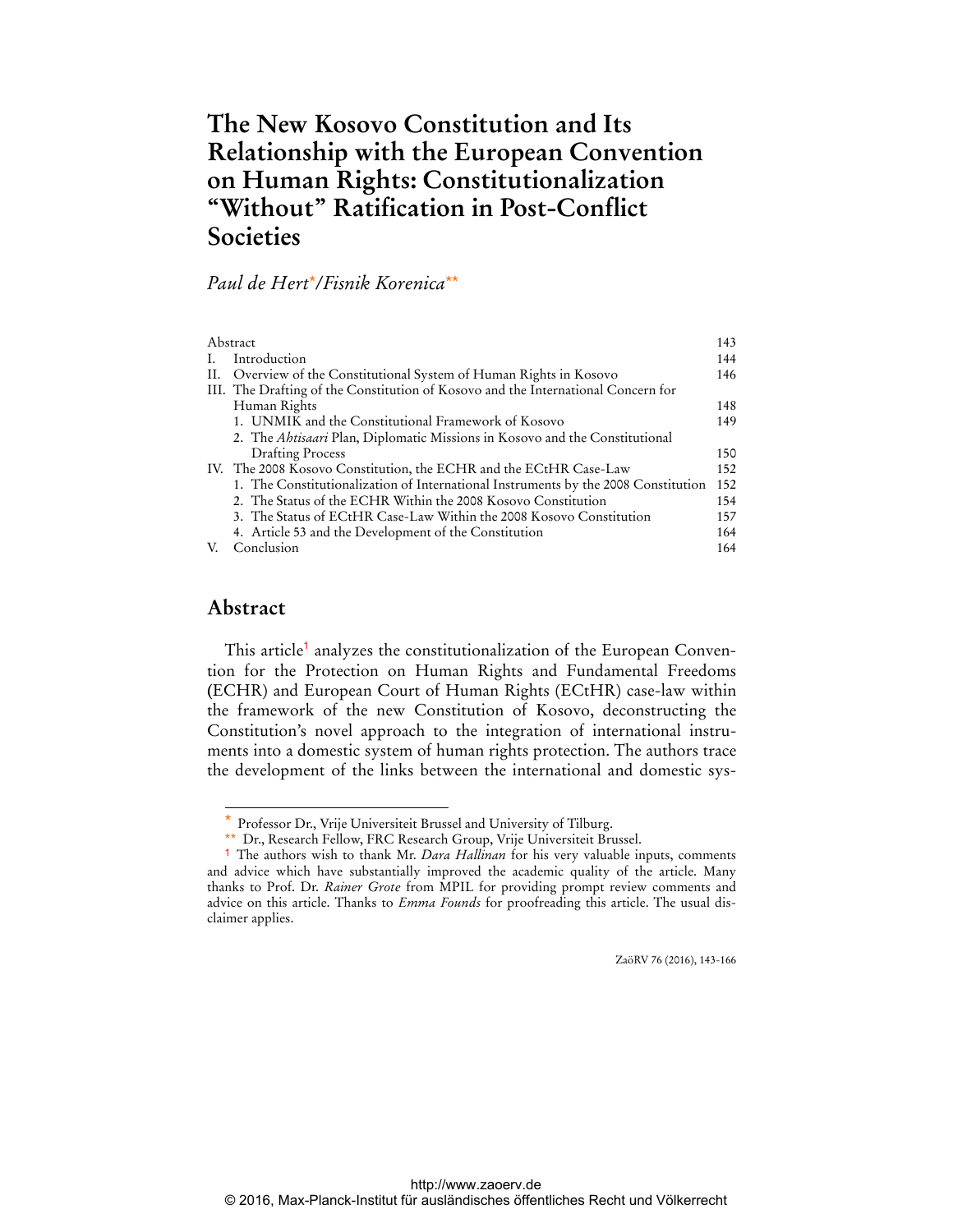tems of protection, demonstrating that the special consideration which Kosovo initially ascribed to the ECHR became a legacy embedded in the constitutional drafting process. They examine in detail the mechanics of the legal system integrating the ECHR and ECtHR case-law into domestic law, considering issues concerning rank, applicability, effect and function of the Convention and the ECtHR case-law arising in a system based on constitutionalization without ratification. Whilst this is a fascinating theme – as the interaction between international and domestic instruments is closely linked to the success of the reconstruction of the institutions of the fledgling Kosovan state and a unique concept of the use and combination of international and domestic systems of protection is put to a test – it is a matter that remains scarcely considered in legal or academic literature.

### **I. Introduction**

The international community has often intervened in failing polities to uphold the basic principles of human rights and to maintain a guarantee of specific freedoms. Protection of human rights in post-conflict societies has consistently been one of the defining themes of such interventions. This has also been the case in Kosovo. Since the 1999 international humanitarian intervention, the issue of the protection of human rights and freedoms has figured as one of the main concerns of the international community.<sup>2</sup> Accordingly, the status of human rights protection can be considered an indicator of the success of the presence of the international community in Kosovo, and of its missions.<sup>3</sup> In light of this significance, international missions in Kosovo have, since their inception, been dealing primarily with establishing a governing system that would protect citizens' rights and freedoms. The integration into the domestic Constitution of international instruments of human rights protection, most importantly the ECHR, constitutes a key element in attempts to produce an effective system of domestic human rights protection. The legal analysis of the functioning and development of this structure, as well as examining the efficacy of the interaction between

ZaöRV 76 (2016)

<sup>2</sup> *I. King/W. Mason*, Peace at Any Price: How the World Failed Kosovo, 2006. See, also, *J. Friedrich*, UNMIK in Kosovo: Struggling with Uncertainty, in: A. von Bogdandy/R. Wolfrum (eds.), Max Planck UNYB, Vol. 9, 2005, 225 et seq.; and *O. Tansey*, Democratization Without a State: Democratic Regime Building in Kosovo, Democratization 14 (2007), 129 et seq.

<sup>3</sup> *V. Morina/F. Korenica/D. Doli*, The Relationship Between International Law and National Law in the Case of Kosovo: A Constitutional Perspective, I.CON 9 (2011), 274 et seq. See also *M. Weller*, Contested Statehood: Kosovo's Struggle for Independence, 2009.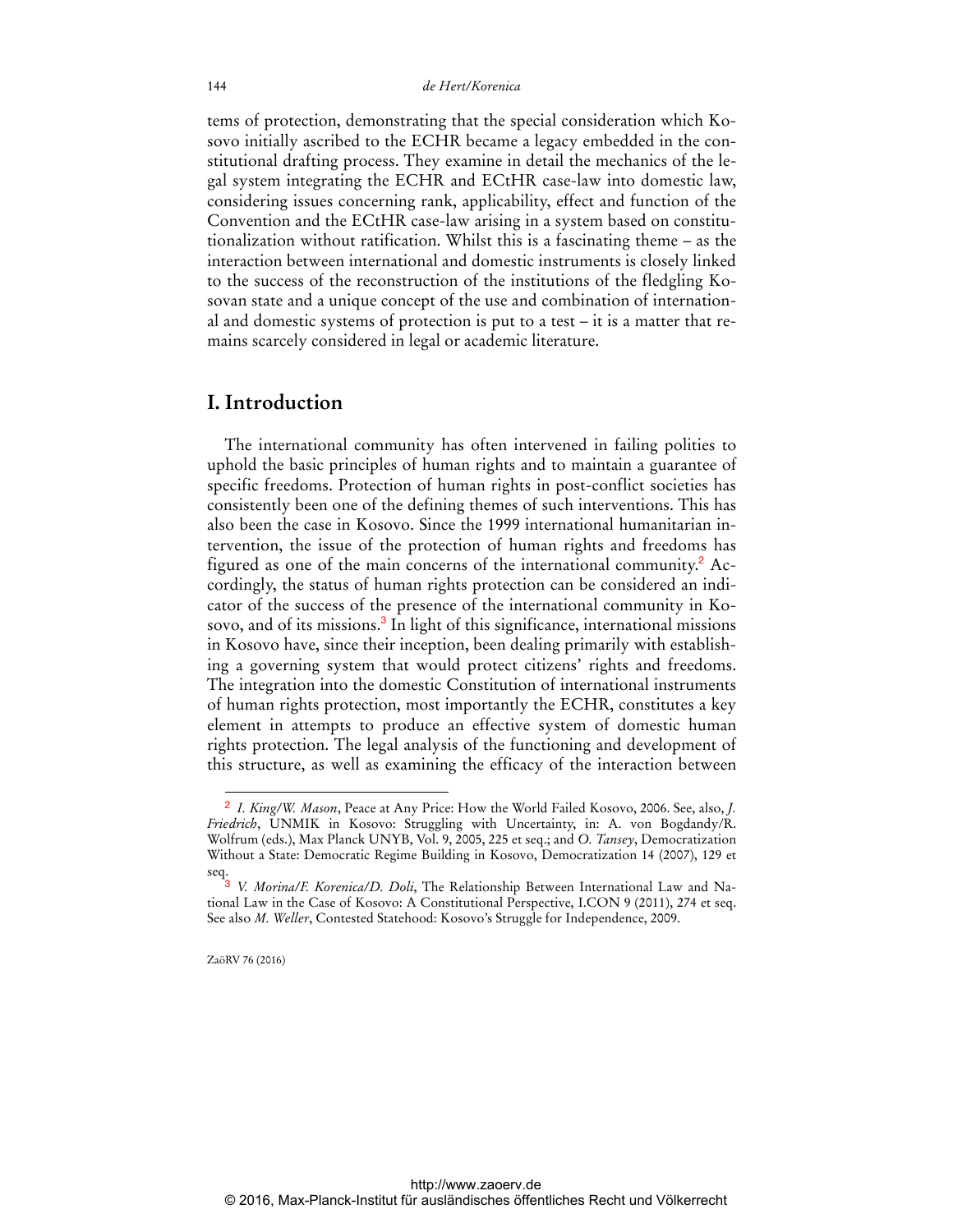the domestic and international systems, are thus a significant indicator of the success of the reconstruction of Kosovan society more generally.

The case of Kosovo is legally fascinating due to the unique context and manner in which international instruments have been merged with the domestic constitutional apparatus in order to form a single system of protection. As Kosovo's statehood is not yet universally recognized, Kosovo is not still in the capacity to be a signatory to international instruments of consensual character (including the ECHR). As a consequence, Kosovo is not an entity which was originally foreseen by such international instruments or their corresponding obligations. The merger of the national and international, without the presumed prerequisites of universally recognized statehood and ratification, raises unique questions as to rank, applicability and function of these instruments and the system into which they are integrated in domestic legal order. These same issues take on added relevance in the consideration of the ECHR (the case study of this piece) – as one of the most complete supra-national human rights systems and certainly the one with most relevance in Europe – and particularly the case-law of the ECtHR. They are not simply questions arising from the integration of a single static instrument, but also those arising from the comprehensive and perpetually evolving legal system which has been built on the basis of the ECHR.

Despite the wealth of literature devoted to Kosovo as an example of a post-conflict society and to the human rights situation in the country in particular, comparatively little attention has been devoted in the literature to analyzing the construction of the constitutional protection of human rights from a legal perspective.

In Section II., this article provides a brief general outline of the system of human rights protection established by the Kosovo Constitution which serves as a background to later sections.

This is followed by a consideration of the background and history to the design of the constitutional system of human rights, considering that, from the outset, international standards and instruments played a key role in the development of Kosovan constitutional protection (Section III).

The position and significance of the ECHR and ECtHR case-law in the constitutional system of protection are discussed in Section IV. The authors first consider the legal mechanics of how international instruments have technically been constitutionalized. The significance and position of the ECHR is then considered in more detail, with special emphasis on the significance of its "constitutionalization without ratification", and on its rank and applicability within the constitutional system. Finally, the place and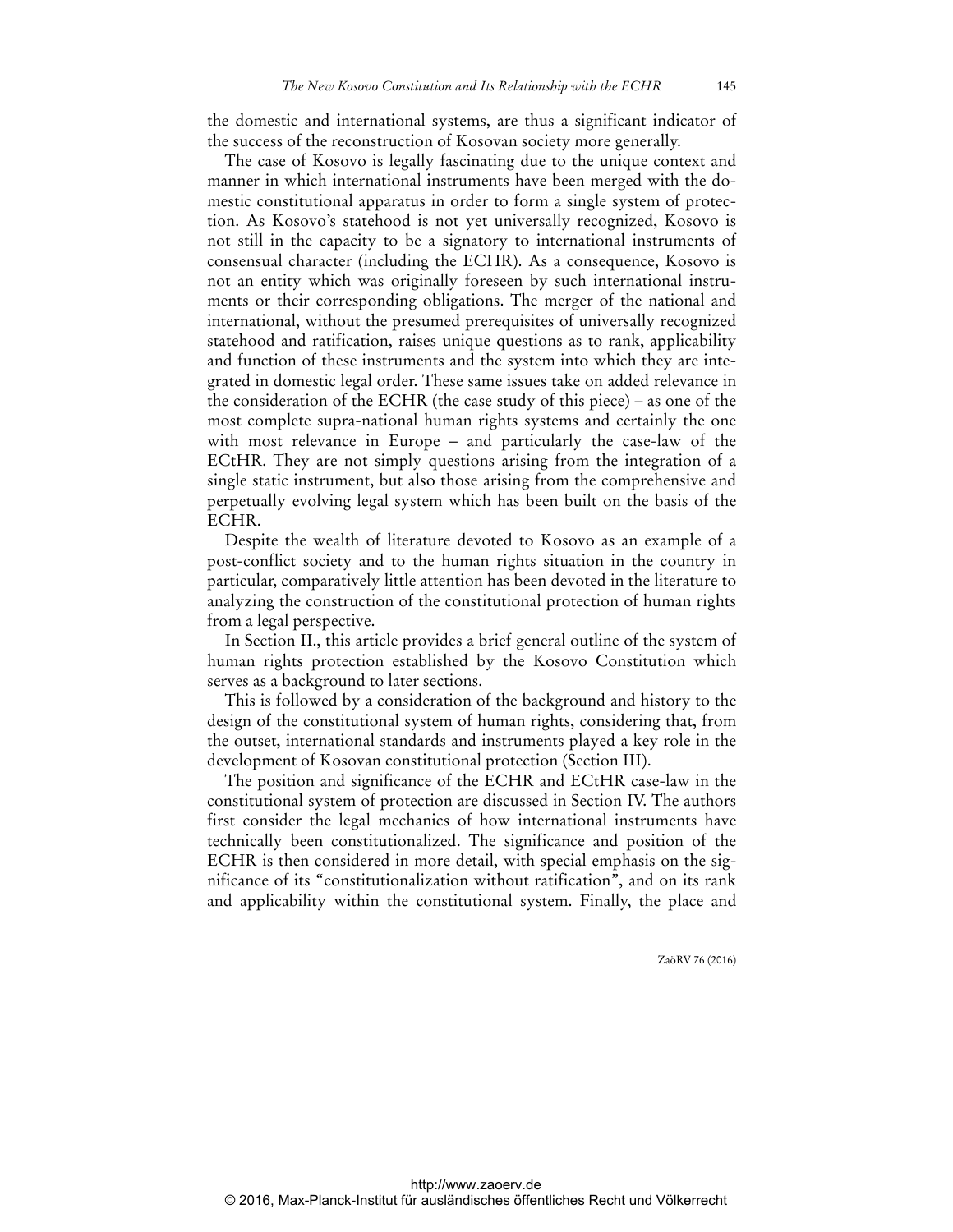role of ECtHR case-law is examined. The sections consider whether the constitutionalization of the ECHR also entails the constitutionalization of the ECtHR's jurisprudence. The authors conclude that although this is not the case in the strict sense, other constitutional obligations and the jurisprudence of the Constitutional Court have established a system whereby ECtHR case-law occupies a special position in the domestic protection of human rights. Drawing on this, the authors analyze questions concerning how potential conflicts between ECtHR case-law and constitutional provisions protecting human rights may be resolved, and comment on the potentially significant effect that this form of integration may have for the future development and internationalization of constitutional protection.<sup>4</sup>

# **II. Overview of the Constitutional System of Human Rights in Kosovo**

In its preamble, the 2008 Constitution of Kosovo provides, *inter alia*, that the people are "committed to the creation of a state of free citizens that will guarantee the rights of every citizen, civil freedoms and equality of all citizens before the law".<sup>5</sup> Considering the preamble as a guide to the reasoning underlying the constitutional structures, it is clear that human rights are embedded as a foundational keystone.<sup>6</sup> The 2008 Constitution promotes human rights in almost every chapter, but it dedicates Arts. 21 to 62 exclusively to human rights. Based solely on the number of words, concepts and standards established and promoted in these sections, the Human Rights chapter constitutes the largest part of the Constitution.

ZaöRV 76 (2016)

<sup>4</sup> In the analysis of this fascinating theme, the authors follow a mixed methodology. In the first section, analysis of human rights in the Constitution follows a positive and descriptive legal methodology. This is followed in the second section by a socio-legal and historical approach, which is applied in order to place the development of the Kosovan Constitution in context and to set the scene for a more specific analysis of international instruments within this framework. In consideration of the status and interaction of the ECHR and ECtHR jurisprudence in the Constitution, the authors take the Constitution as the starting point of the analysis, answering the initial research questions by drawing on the case-law and jurisprudence of the Constitutional Court. While the authors' analysis is based on consideration of the entirety of the Court's case-law, the cases most relevant to the research questions identified and illustrative of the developing jurisprudence in the area have been isolated and used as sources for specific analysis.

<sup>5</sup> Preamble, para. III, 2008 Constitution of the Republic of Kosovo.

<sup>6</sup> See this determination in the Kosovan Declaration of Independence also, proclaimed 17.2.2008, reproduced at <[http://www.assembly-kosova.org>.](http://www.assembly-kosova.org)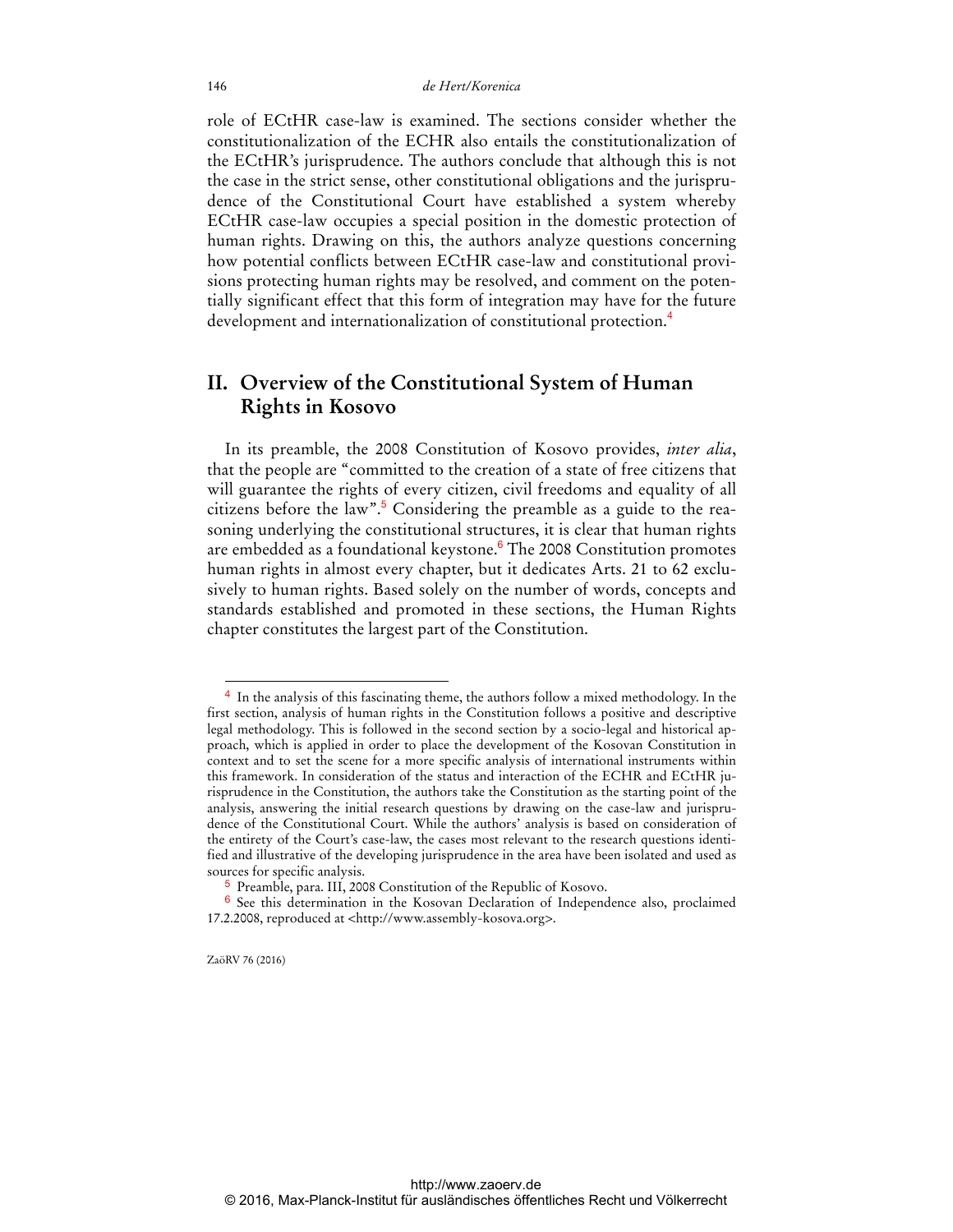The catalogue of human rights in Kosovo's Constitution offers – from a general point of view – a normatively loaded prescription for human rights. It addresses the prescriptions for the scope and substance of human rights in detail.<sup>7</sup> The Constitution guarantees two categories of human rights: individual and collective rights.

Chapter II (Arts. 21 to 54) regulates and guarantees *individual* human rights, such as the right to life, human dignity, the right to a fair and impartial trial, the right to privacy, the freedom of expression, and others. After reviewing this chapter, one may conclude that no distinction is made on the basis of an individual's ethnic background. The human rights provided for in Chapter II are guaranteed to all citizens of Kosovo on the basis of equality and impartiality, regardless of their ethnic background. Every natural or legal person in Kosovo qualifies for every right listed in the Constitution. In contrast to Chapter II, Chapter III (Arts. 57 to 62) contains several *collective* rights. By assigning those rights to communities holding ethnic minority status, this chapter protects the position of ethnic minorities within Kosovo. Collective rights include the right of ethnic minorities to overrepresentation in public administration and parliament, the rights to use their languages on official grounds and to maintain autonomous cultural institutions, educational programs, media institutions and cultural centers that promote and sustain their cultural identity, and so forth. The collective rights guaranteed by the Constitution contain an element of "special protection" since they offer safeguards to ethnic communities that do not benefit the majority of population.<sup>8</sup> This supports the argument that Kosovo's constitutional system of human rights is one of affirmative action for ethnic minorities as a means to surpass their marginalized status in society. The "extra-rights" granted to ethnic minorities promote the kind of "consocia-

 $\overline{a}$ 

<sup>7</sup> The European Commission has appreciated the standard of the constitutional system of human rights in Kosovo. See Commission Staff Working Document, Kosovo under UN-SCR1244/99 2008 Progress Report, Commission of the European Communities, SEC (2008), 2697.

<sup>8</sup> From a comparative perspective, it is logical to assume that constitutional construction drew on a number of historical antecedents – there appear, at first sight, for example, to be parallels with the linguistic safeguards set up in the Autonomous Regime of South Tirol. However, in our research into the process of construction, we did not encounter specific references to specific examples as the source of these ideas. Further, the situation regarding minorities in Kosovo is unique. As constitutional construction is heavily tied to context, this makes a direct comparison with constitutional development in other areas illegitimate without further research.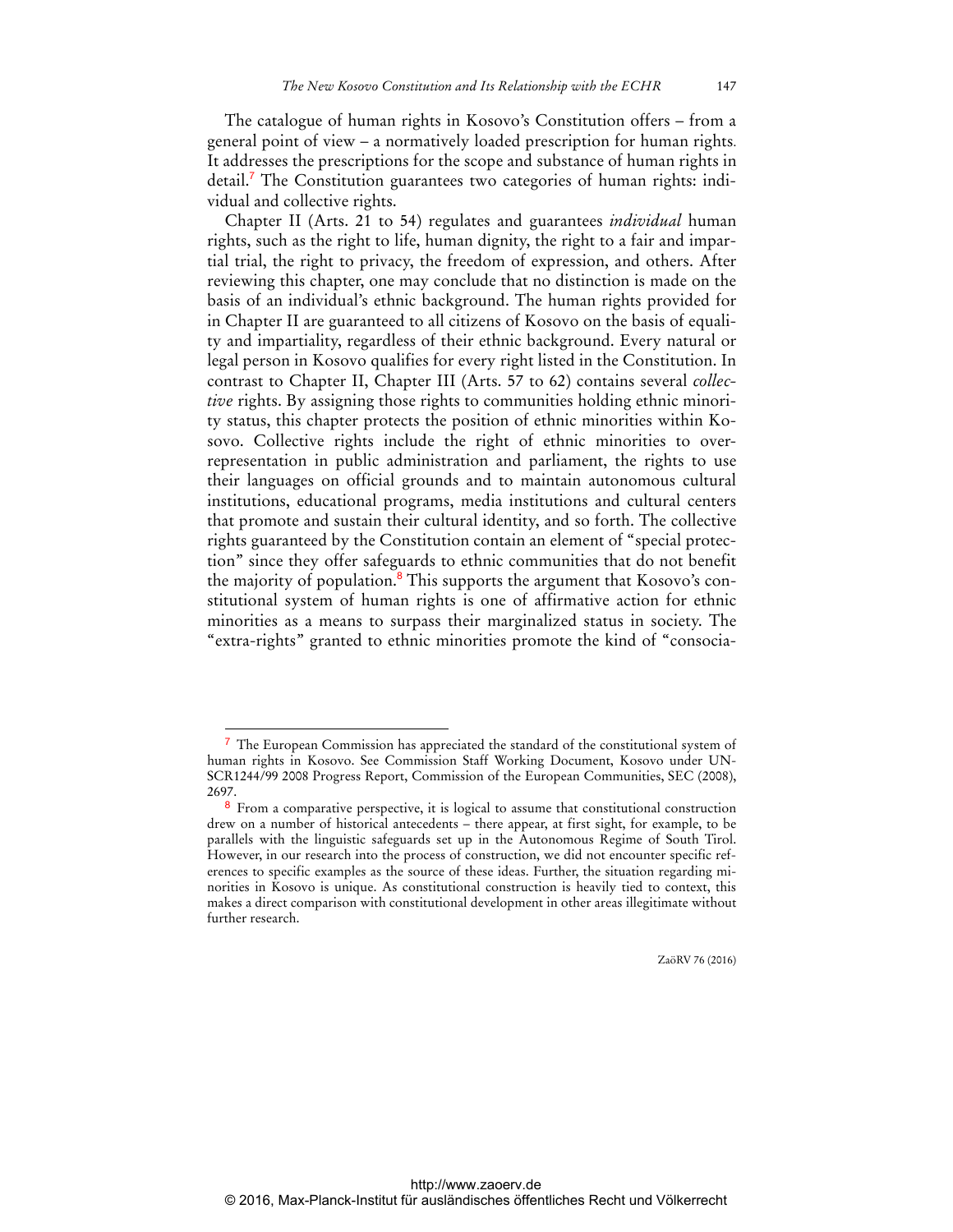tional" division of powers envisaged by the *Ahtisaari* Plan (see also below) and enshrined in the Constitution itself. $\frac{9}{5}$ 

# **III. The Drafting of the Constitution of Kosovo and the International Concern for Human Rights**

Although *Weller* described it as "contested statehood",<sup>10</sup> the proclamation of Kosovo's independence propelled a number of state-building processes forward,<sup>11</sup> with the drafting of the Constitution of Kosovo serving as the main achievement in the new polity's establishment. The drafting of a Constitution represents the peak of state-building efforts – in legal terms at least – because it provides the legal foundation for the organization and the functioning of the polity. Because of the significant role played by the inter-

11 See, for example, Kosovo's Fragile Transition, International Crisis Group, Europe Report No. 196, 25.9.2008.

ZaöRV 76 (2016)

<sup>9</sup> For ethnic minorities' collective rights and privileges in Kosovo, and the consociational nature of the Kosovan polity, see *F. Korenica/D. Doli*, The Politics of Constitutional Design in Divided Societies: The Case of Kosovo, Croatian Yearbook of European Law and Policy 5 (2010), 265 et seq. See also, *O. Tansey*, Kosovo: Independence and Tutelage, Journal of Democracy 20 (2009), 153 et seq. This stands in harmony with almost all cases of divided societies in the region. See, for example, *F. Bieber*, Power-Sharing as Ethnic Representation in Postconflict Societies: The Case of Bosnia, Macedonia and Kosovo, in: A. Mungiu-Pippidi/I. Krastev (eds.), Nationalism After Communism: Lessons Learned, 2004, 229 et seq. This development has also been evaluated by the European Commission: see Commission Staff Working Document, Kosovo under UNSCR1244/99 2008 Progress Report, Commission of the European Communities, SEC (2008), 2697. Despite this elevated constitutional protection mechanism and affirmative action for ethnic minorities in Kosovo *de iure*, it is possible to make the argument that the *de facto* situation remains rather weak in terms of the standard of respect for minority rights. This opinion is clearly outlined in a European Commission report which also relied on the data and statements of other international organizations; "[the] institutional framework and the financial commitment of Kosovo are inappropriate for implementing the human rights legislation of ethnic minorities". See Commission Staff Working Document, Kosovo 2010 Progress Report, 9.11.2010, SEC(2010)1329, at 14, reproduced at [<http://ec.europa.eu](http://ec.europa.eu)>. Although this is a European Union document, it is based on the data and statements of many international organizations dealing with this issue. This is explicitly explained in the document.

<sup>10</sup> See, further, *M. Weller* (note 3); See, also, UN Security Council, Letter from the Secretary-General of the United Nations Addressed to the Security Council, S/2007/168, 26.3.2007. In 2010, the International Court of Justice delivered an opinion to the UN General Assembly on whether the independence of Kosovo was in conformity with international law. The ICJ ruled that, using a *Lotus* fashion, the independence of Kosovo was not against general international law, United Nations Security Council Resolutions, or the Constitutional Framework governing Kosovo under Resolution 1244. (See Advisory Opinion on the Accordance with International Law of Unilateral Declaration of Independence in Respect of Kosovo, 22.7.2010, ICJ 141); reproduced at [<http://www.icj-cij.org>](http://www.icj-cij.org) (last visited 20.1.2011).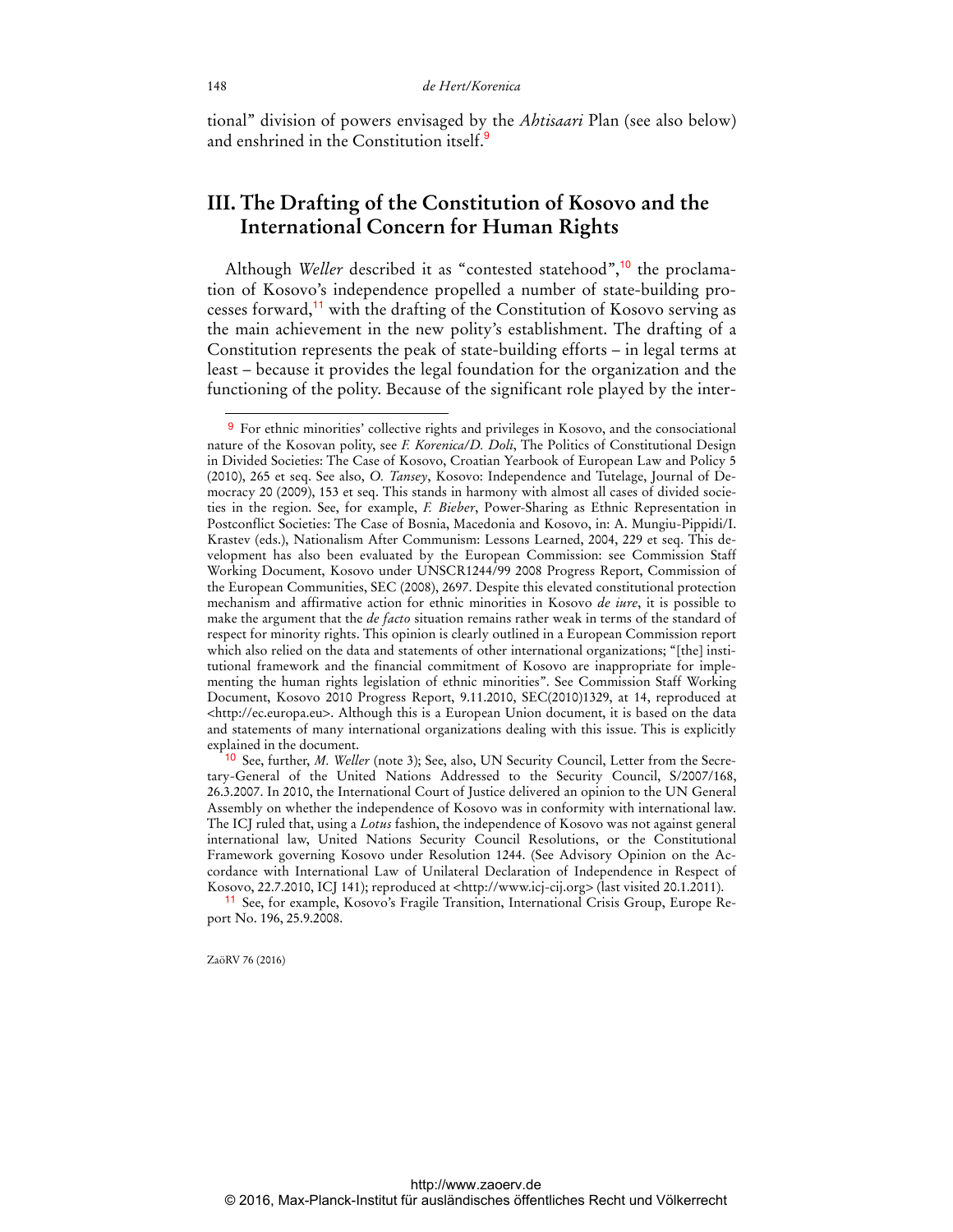national community in the establishment of Kosovo as a state, the drafting of the Constitution of Kosovo reflects not only international influence over Kosovo, but also the international constraints imposed on its statehood.<sup>12</sup> The presence and significance of the international dimension in the drafting and development process manifests itself in the form of human rights protection elaborated in the Constitution, as exemplified by the presence and significance of international instruments of protection as key elements in the constitutional system.

### **1. UNMIK and the Constitutional Framework of Kosovo**

To better understand this national/international duality as a strand in Kosovan constitutional development, one should first examine the human rights background to Kosovo's post-conflict international administration. Beginning in 1999 the United Nations Interim Administration Mission in Kosovo (UNMIK) – the mission that governed Kosovo based upon United Nations Security Council (UNSC) Resolution 1244 – established a strong connection with international human rights instruments.<sup>13</sup> One of the first UNMIK regulations prescribed that "in exercising their functions, all persons undertaking public duties or holding public office in Kosovo shall observe internationally recognized human rights standards" contained in some ten international human rights instruments, including the ECHR and its Protocols.<sup>14</sup> Hence, since 1999, UNMIK has operated with special attention for the human rights law context in Kosovo, thereby establishing a foundational link between public institutions and major international human rights instruments.<sup>15</sup>

 $\overline{a}$ 

<sup>12</sup> See for example, *D. Doli/F. Korenica*, Calling Kosovo's Constitution: A Legal Review, Denning L. J. 22 (2010) 51 et seq.; See also *V. Morina*, The Newly Established Constitutional Court in Post-Status Kosovo: Selected Institutional and Procedural Concerns, Rev. Cent. & E. Eur. L. 35 (2010), 129 et seq.

<sup>13</sup> For more on UNMIK's governance in Kosovo, see *C. Stahn*, Constitution Without a State? Kosovo Under the United Nations Constitutional Framework for Self-Government, LJIL 14 (2001), 531 et seq.

<sup>14</sup> UNMIK Regulation No.1999/24.

<sup>15</sup> For the UNMIK human rights policy in Kosovo, see *D. Marshall/S. Inglis*, The Disempowerment of Human Rights-Based Justice in the United Nations Mission in Kosovo, Harvard Human Rights Journal 16 (2003), 96 et seq. See also *M. Brand*, Institution-Building and Human Rights Protection in Kosovo in the Light of UNMIK Legislation, Nord. J. Int'l L. 70 (2002), 461 et seq.; and *L. v. Carlowitz*, Crossing the Boundary from the International to the Domestic Legal Realm: UNMIK Law-Making and Property Rights in Kosovo, Global Governance 10 (2004), 307 et seq.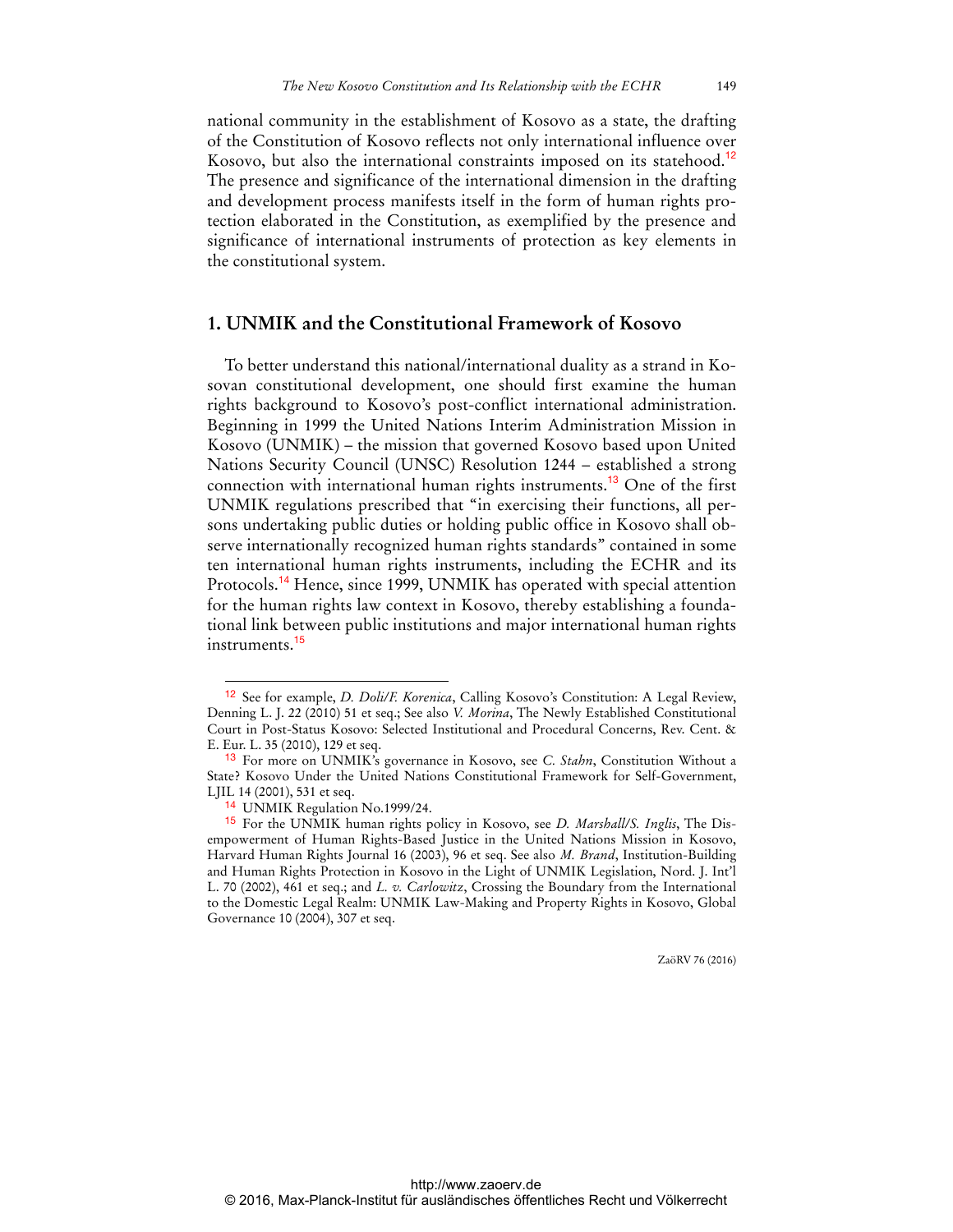In 2001, UNMIK and the Kosovan authorities adopted the Constitutional Framework for Kosovo (referred to as an informal "constitution" of Kosovo, even though Kosovo was not yet a state). This Constitutional Framework established a strong link to the international instruments upon which UNMIK had already been relying as a tool of domestic governance, and further enhanced the obligation to follow them by binding Kosovo's selfgoverning institutions to these instruments, giving them direct applicability and recognizing them as part of the Constitutional Framework for Kosovo.<sup>16</sup> The Constitutional Framework mandated that the authorities – and, most importantly, the courts – apply international human rights instruments in the legal order of Kosovo.<sup>17</sup> UNMIK and Kosovo's authorities recognized, in the post-conflict phase, the duty to respect, *inter alia*, the ECHR and its Protocols, and relied on these international human rights instruments as benchmarks for the structuring of the new polity.

### **2. The** *Ahtisaari* **Plan, Diplomatic Missions in Kosovo and the Constitutional Drafting Process**

Following the 2001 Constitutional Framework for Kosovo, the *Ahtisaari* Commission<sup>18</sup> reached an international proposal for resolving the status of Kosovo in 2007, also referred to as the *Ahtisaari* Settlement Proposal.<sup>19</sup> This Proposal specified that the design of the new polity, including the main pillars of the future Constitution of Kosovo, are required to follow the principles established in the *Ahtisaari* Plan.<sup>20</sup> The design of Kosovo as a state was

ZaöRV 76 (2016)

<sup>16</sup> Constitutional Framework for Provisional Self-Government, UNMIK/REG/2001/9, 15.5.2001, (Chapter III).

<sup>&</sup>lt;sup>17</sup> This is a unique situation as, at the time of this development Kosovo was not a state, but rather an internationally administered territory. The UNMIK decisions in this area thus defined the direction that the constitutional apparatus should take and the speed with which it would progress.

<sup>18</sup> The *Ahtisaari* Commission was mandated by the United Nations Security Council to negotiate and find a solution for Kosovo's final legal status. The *Ahtisaari* Commission, chaired by the former Finnish president *Marti Ahtisaari*, proposed the so-called *Ahtisaari* Plan for Kosovo as the document that designs and establishes the new state and the special minority rights' protection mechanisms.

<sup>19</sup> *M. Weller*, The Vienna Negotiations on the Final Status of Kosovo, Int'l Aff. 84 (2008), 659 et seq.

<sup>&</sup>lt;sup>20</sup> Comprehensive Proposal for the Kosovo Status Settlement of 27.3.2007 proposed by the United Nations Office of the Special Envoy for Kosovo (Annex 1, Art. 1.1). See, also, Art. 143(3), 2008 Constitution of Kosovo and *R. Muharremi*, Kosovo's Declaration of Independence: Self-Determination and Sovereignty Revisited, Rev. Cent. & E. Eur. L. 33 (2008), 401 et seq.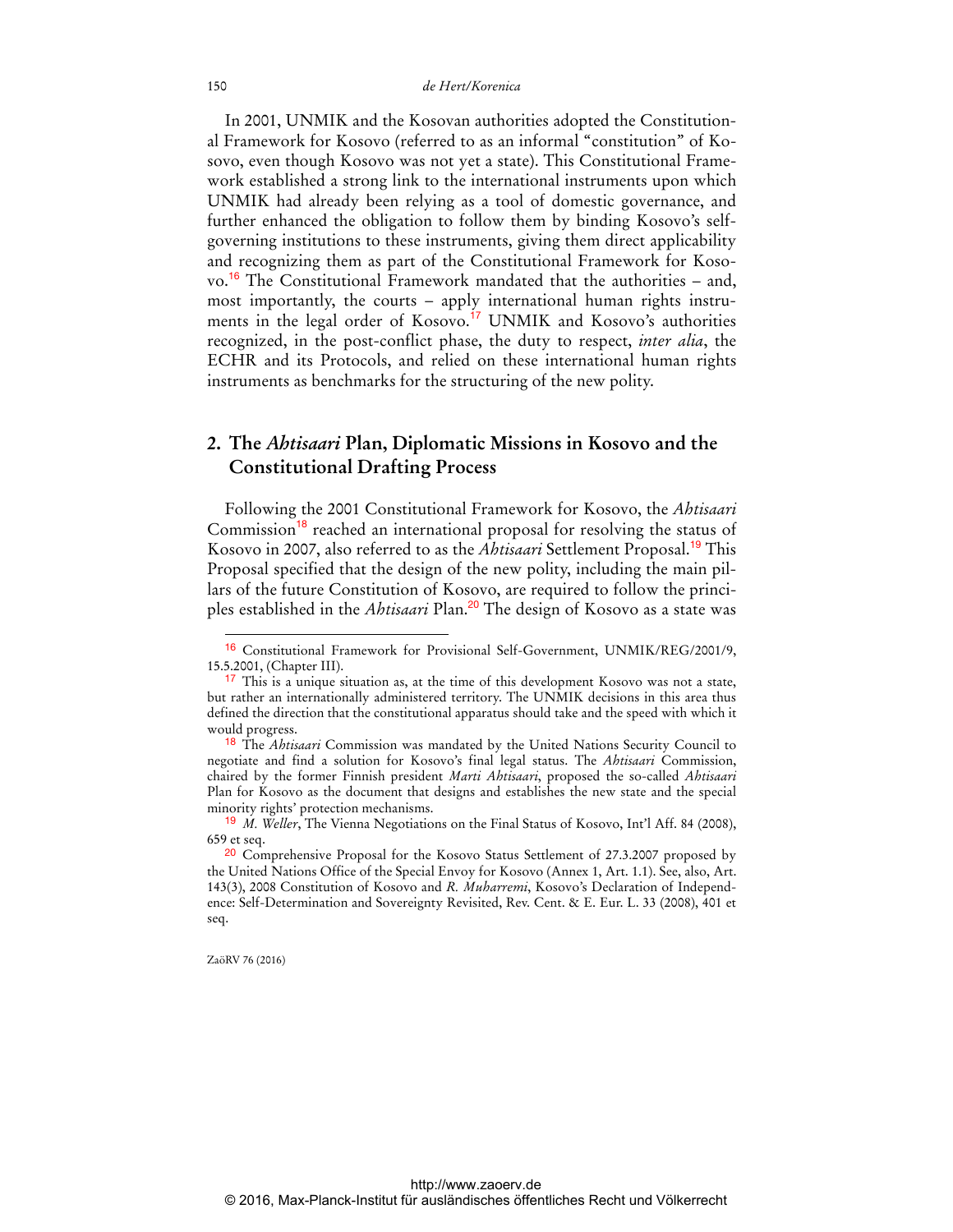thus aligned to the parameters set out in this internationally drafted plan. Consequently, the drafting of the Constitution also was required to adhere to the Plan; a situation which in essence gave the Plan primacy over aspects of the direction and construction of the Constitution.<sup>21</sup> The human rights system and the mechanism to protect ethnic minority rights established in the *Ahtisaari* Plan became part of the 2008 Constitution of Kosovo dedicated to human rights and freedoms. As such, the drafting of Kosovo's Constitution represented, at least for the most part, $^{22}$  an international imposition of the *Ahtisaari* Plan.<sup>23</sup> The legacy of this international imposition in terms of the constitutional protection system for human rights and the constitutionalization of international instruments of protection is demonstrated by the fact that the *Ahtisaari* Plan (and the political desire to Europeanize the constitutional process) conditioned the drafters of the 2008 Constitution to make a special reference to the ECHR. It seems that the *Ahtisaari* Commission had a particular motivation for tying Kosovo to the ECHR, specifying that Kosovo must "take all necessary measures towards ratifying the European Convention for the Protection of Human Rights and Fundamental Freedoms and its Protocols".24 With this obligation, the *Ahtisaari* Commission considered, *inter alia*, that binding Kosovo to the ECHR would serve as one of the most important international safeguards for domestic human rights protection.<sup>25</sup>

In retrospective, the international missions in Kosovo and the Kosovan provisional self-governing authorities both accepted and placed high significance on the direction of a link with several international human rights instruments, including the ECHR. In this context, the importance which Kosovo initially placed on international instruments became a legacy later em-

 $\ddot{ }$ 

Art. 143(3), 2008 Constitution of Kosovo (note 5).

<sup>22</sup> See Constitutional Commission of Kosovo, Minutes from Second Phase of the Public Discussions for the Draft Constitution of Kosovo, Decan, 27.2.2008, reproduced at [<http://www.kushtetutakosoves.info>. Se](http://www.kushtetutakosoves.info)e, also, Press Release of the Constitutional Commission of Kosovo, regarding *Peter Faith's* decision on the certification of the Kosovan Constitution, 2.4.2008, reproduced at <[http://www.kushtetutakosoves.info>](http://www.kushtetutakosoves.info) (accessed 25.3.2010). See, further, the Press Statement "Second Meeting of the International Steering Group (ISG) for Kosovo", 17.4.2008, para. 4, Vienna, reproduced at [<http://www.ico-kos.org>.](http://www.ico-kos.org) 

<sup>23</sup> See also *V. Morina/F. Korenica/D. Doli* (note 3).

<sup>&</sup>lt;sup>24</sup> Comprehensive Proposal for the Kosovo Status Settlement (note 20). It is surprising to consider that, whilst the process of development in Kosovo has received significant academic and media attention, there are in fact very few papers written on the *Ahtisaarian* constitutional prescriptions and none specifically on the scheme of human rights which it constructed. This paper seeks to begin to fill in this gap.

<sup>25</sup> Interview by *Fisnik Korenica* with Professor *Visar Morina* (26.10.2010). Dr. *Morina*, Professor of Law at the University of Prishtina, was an expert with the Drafting Commission for the Constitution of Kosovo.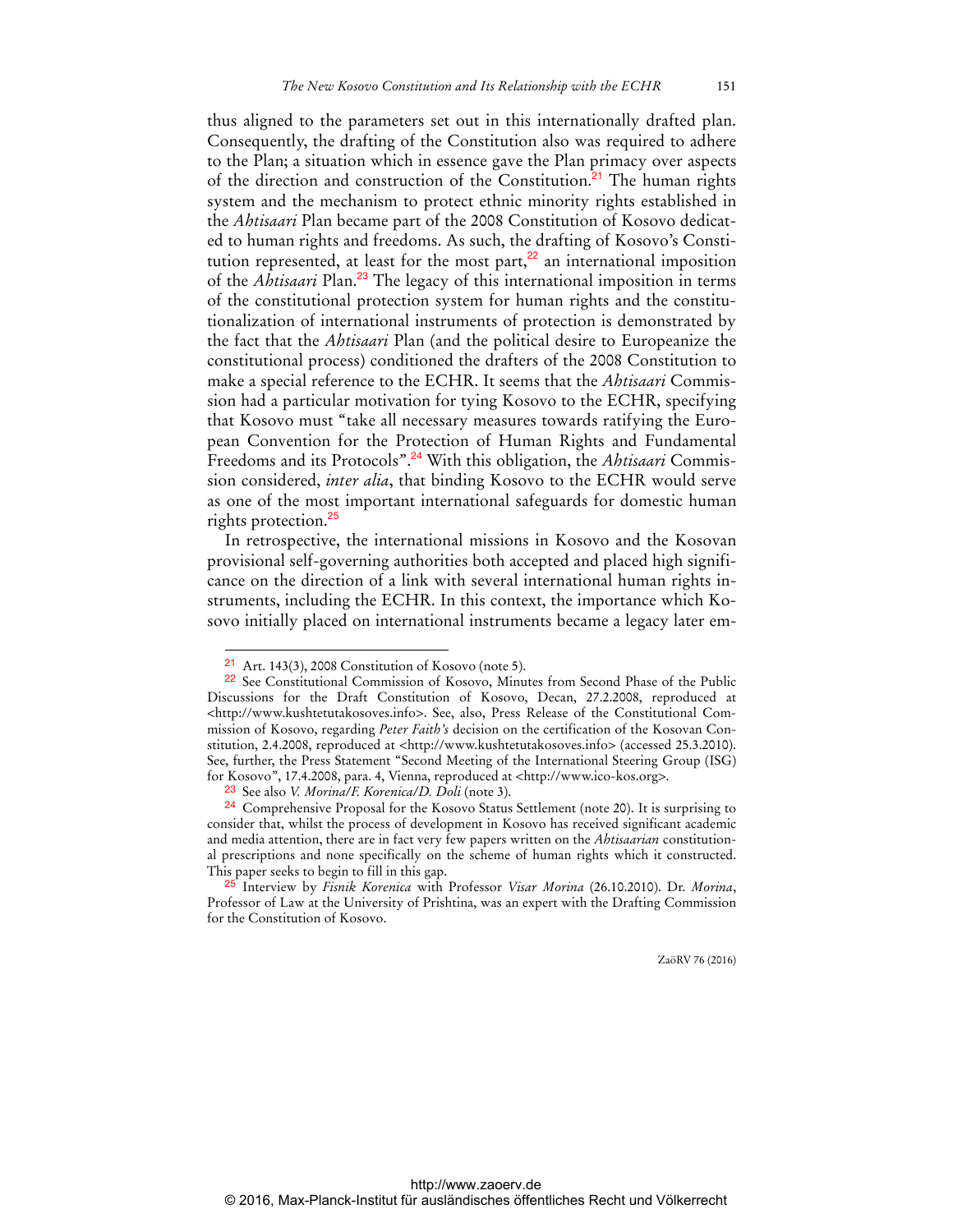bedded into the constitutional drafting process. Hence, the international support of the Kosovan state in terms of the respect for human rights is the founding motive for the formation of a rigid and constant affiliation with the ECHR. In constitutionalizing international instruments, the drafters were willing to ensure that the constitutionalized instruments become *ex proprio vigore* part of the Kosovan legal order, be directly applicable, and prevail over the laws of the country.<sup>26</sup>

### **IV. The 2008 Kosovo Constitution, the ECHR and the ECtHR Case-Law**

# **1. The Constitutionalization of International Instruments by the 2008 Constitution**

The 2008 Constitution elevates a number of international legal instruments in Art. 22 to constitutional rank. The Constitution specifies that "human rights and fundamental freedoms guaranteed by the following international agreements and instruments are guaranteed by this Constitution [...]".<sup>27</sup> The international human rights instruments which have been constitutionalized include the Universal Declaration of Human Rights, the ECHR and its Protocols, the International Covenant on Civil and Political Rights and its Protocols, the Council of Europe Framework Convention for the Protection of National Minorities, the Convention on the Elimination of All Forms of Racial Discrimination, the Convention on the Elimination of All Forms of Discrimination Against Women, the Convention on the Rights of the Child, and the Convention against Torture and Other Cruel, Inhumane or Degrading Treatment or Punishment.<sup>28</sup>

Three statements follow from the constitutionalization of these instruments. *First*, the instruments have legal authority of constitutional rank. *Second*, the instruments directly apply to, and form part of, the domestic

ZaöRV 76 (2016)

 $26$  This is different to the situation in a monist state in which international treaties at the moment of their ratification gain direct effect at the rank defined by the national norms decreeing monist status. In the Kosovan case, the international instruments have been integrated into the drafting of the Constitution as part of the Constitution itself. Whilst this may appear to have the same *de facto* result in many situations, the form of integration is different and leads to a range of peculiar questions as to rank and applicability (as considered in detail in section 3).

<sup>27</sup> Art. 22, 2008 Constitution of Kosovo (note 5).

<sup>28</sup> Art. 22(1)-(8), 2008 Constitution of Kosovo (note 5). See also Comprehensive Proposal for the Kosovo Status Settlement, UN Doc. S/2007/168/Add. 1, Annex 1, Art. 2, para. 1.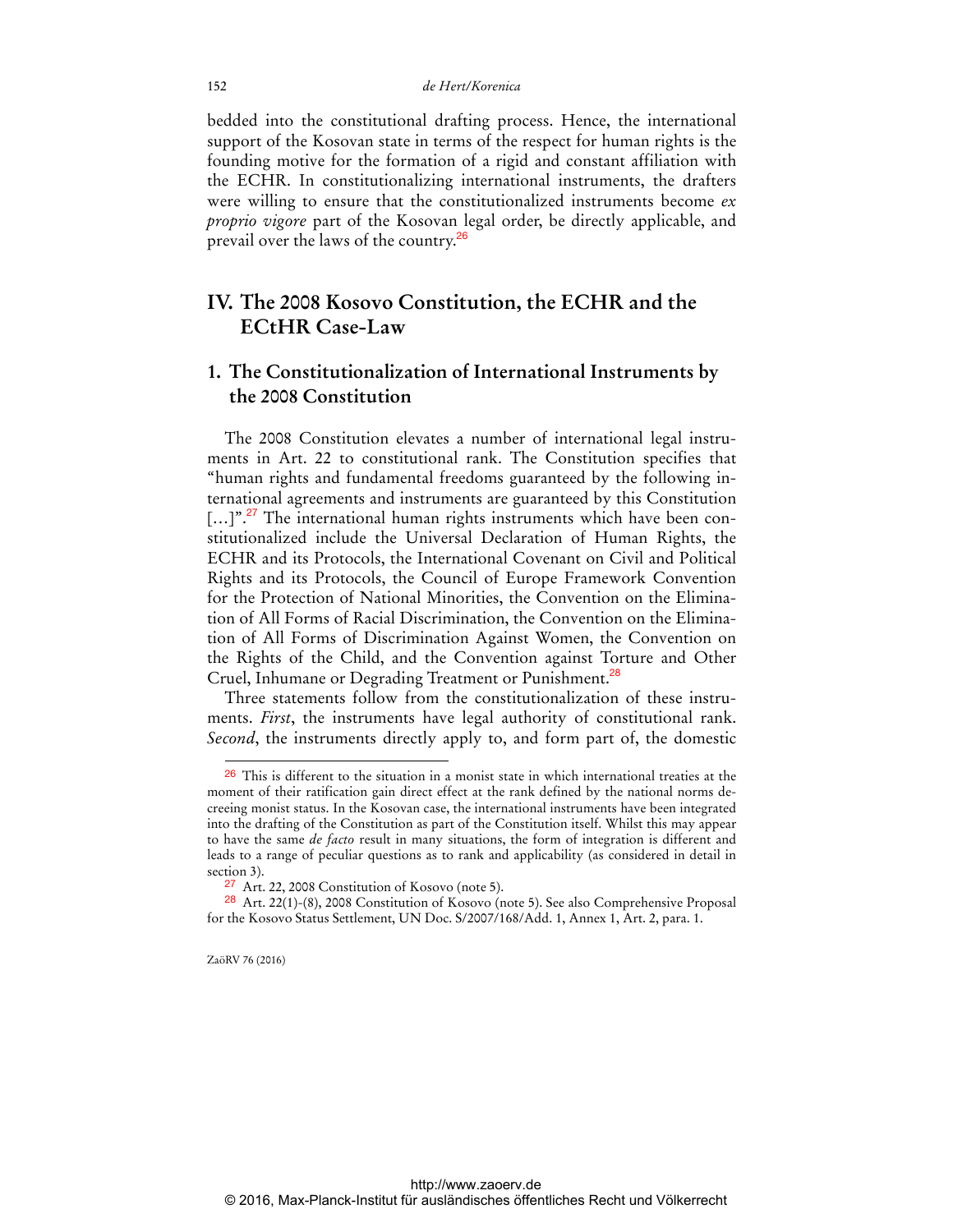constitutional system. *Third*, these instruments constitute both as source and binding documents for issues of human rights within the jurisdiction of Kosovo. To note, the constitutionalization of these conventions has no meaning in the external plane unless Kosovo becomes a signatory to them.

However, the mechanism of constitutionalization of these instruments leaves a series of "hierarchy of norms" questions unanswered. Consider, first, the possibility of conflict between a right contained in the Constitution and a right proclaimed by a constitutionalized international instrument on the basis of Art. 22. The Constitution does not provide a clear answer, although one might contend that it is the responsibility of the Constitutional Court to solve the problem as to whether the rights specified in the constitutionalized instruments and in the Constitution could be appreciated on the basis of parity. It is normal to consider that such interpretation is a function exercised by the courts and that such function includes the resolution of issues arising from the collision of human rights. In such cases, it would be for the courts to establish the balance between conflicting rights in order to ensure a fair administration of justice. Consider, *second,* the possibility of a conflict between international instruments themselves enshrined through Art. 22. The Constitution provides no solution on such a conflict, although one might assume that a potential answer would be based on the rank of said instruments in the international legal order.<sup>29</sup>

 $\overline{a}$ 

 $29$  It is also interesting to note that, in addition to incorporating fundamental treaties on human rights and freedoms that form part of the *written* international human rights law, the Constitution of Kosovo also shows its approval of *customary* international human rights law. The Constitution establishes that:

<sup>&</sup>quot;The exercise of public authority in the Republic of Kosovo shall be based upon the principles of equality of all individuals before the law and with full respect for internationally recognized fundamental human rights and freedoms, as well as protection of the rights of and participation by all Communities and their members." See Art. 3(2), 2008 Constitution of Kosovo (note 5).

Art. 3.2 of the Constitution, therefore, makes clear reference to customary international human rights law by referring to "internationally recognized fundamental human rights and freedoms". By recognizing a special respect for internationally recognized fundamental human rights and freedoms, the Constitution of Kosovo has acknowledged the connection between domestic law and customary international human rights law. Such a connection, however, remains to be explored and established technically through rulings of the Constitutional Court.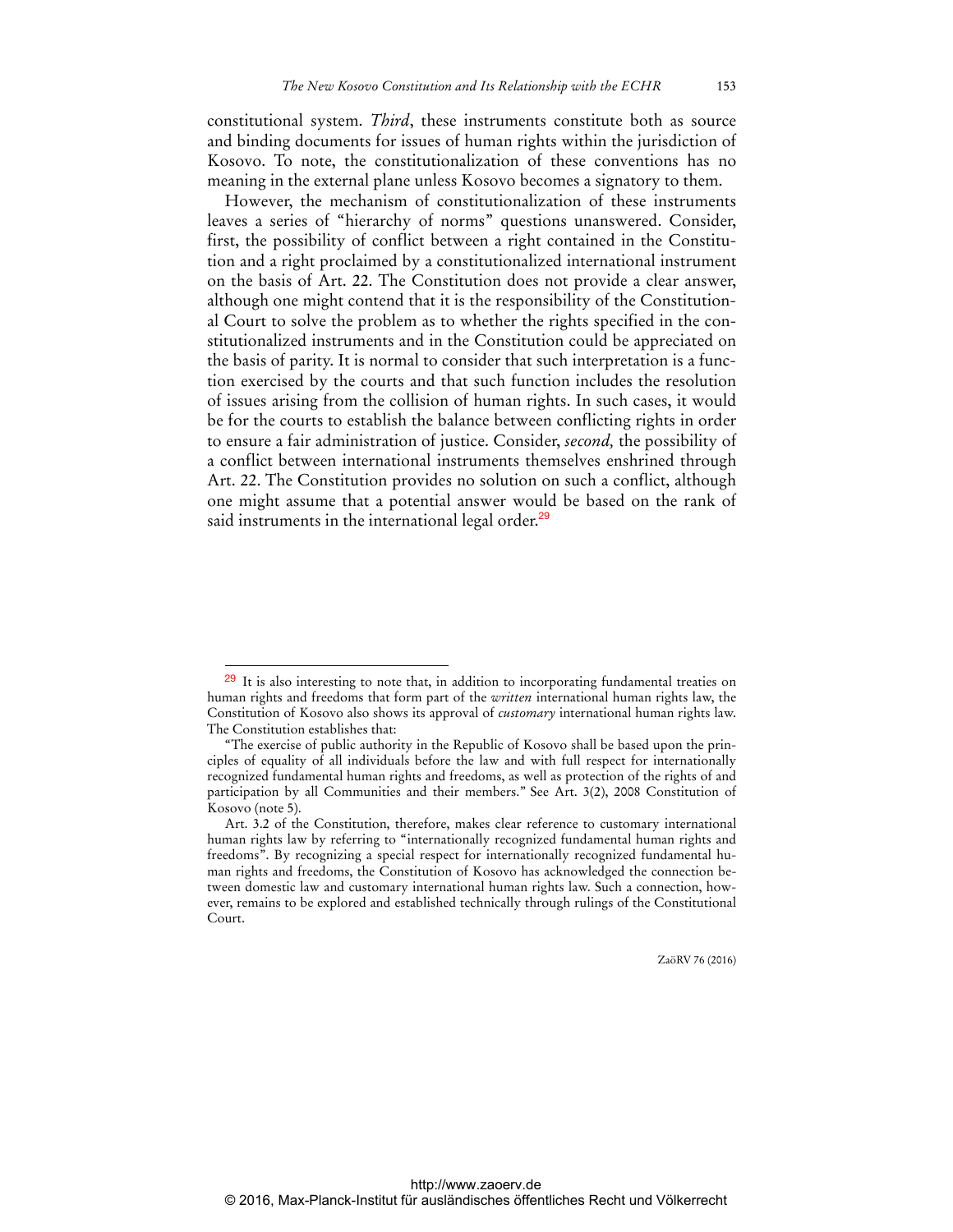## **2. The Status of the ECHR Within the 2008 Kosovo Constitution**

Art. 22 constitutionalizes eight international human rights instruments, including the ECHR and its Protocols. It follows that one should also consider the ECHR and its Protocols to be of constitutional value. As one may observe, Art. 22 constitutionalizes all Protocols attached to the ECHR (going even beyond many EU member states). Given this as a base for further analysis, what form of applicability/effect, rank, and form of application these instruments are given at the domestic level must be considered in more detail.

Perhaps, *first*, one should keep in mind that Kosovo is not a party to the ECHR and, therefore, is not internationally liable for its implementation. At the time of the Constitution's drafting, Kosovo did not – and still does not – have the full international legal capacity necessary to become a party to international conventions of consensual nature (since it has yet to become member of the United Nations (UN) or other international organizations as 111 states have recognized its independence to date).<sup>30</sup> While this questions the probability of Kosovo to accede to the ECHR, the Drafting Commission considered the domestic route of constitutionalization to be the only avenue through which to bind Kosovo to the ECHR in at least a short to mid-term period.<sup>31</sup> One should add here that the fundamental rights enumerated in the ECHR are already part of the Constitution of Kosovo, but binding Kosovo to ECHR had the additional effect of tying Kosovo's human rights regime to the human rights patterns of the Strasbourg regime of human rights. If this had no greater impact than at least the intention was to use the ECHR as a legitimizing document to support the argument that Kosovo adheres to the higher European human rights norms; this in itself is sufficient to produce positive political effects for the new state's international image (which surely was one of the intentions of the Drafting Commission).

However, one could question if this was in fact the only route to binding Kosovo to the ECHR, and whether there were external avenues in place.

ZaöRV 76 (2016)

<sup>&</sup>lt;sup>30</sup> Although with a limited capacity to accede to universal international organizations, as of today, Kosovo has gained membership in the International Monetary Fund, the World Bank, European Bank for Reconstruction and Development (EBRD), Venice Commission, and several Balkan regional organizations such as Regional Cooperation Council (RCC).

<sup>31</sup> See *F. Korenica/D. Doli*, Taking Care of Strasbourg: The Status of the European Convention on Human Rights and the Case-Law of the European Court of Human Rights in Kosovo's Domestic Legal System, Liverpool L. Rev. 32 (2011), 209 et seq. See also Constitutional Commission of Kosovo, Minutes from Second Phase … (note 22).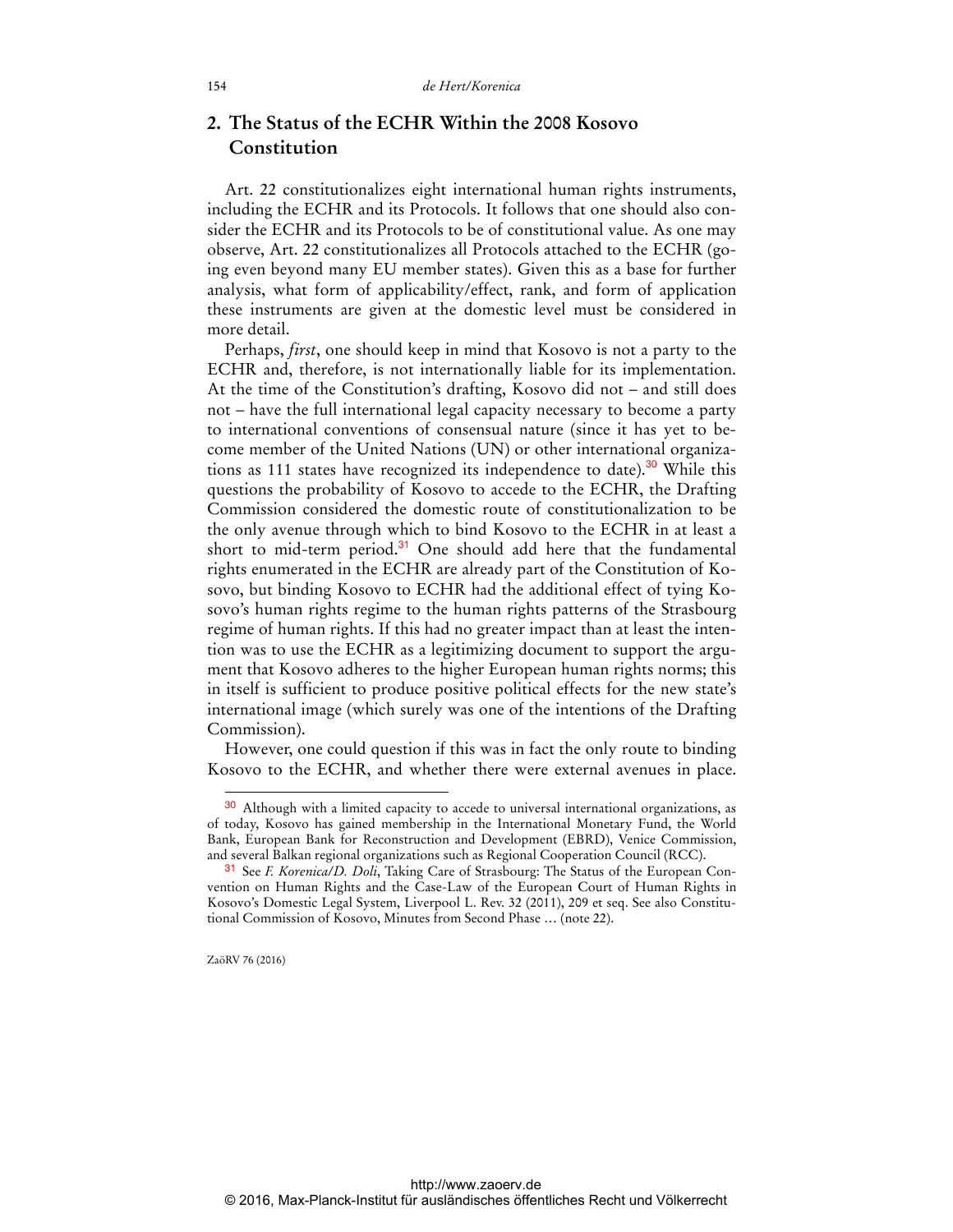From a broader perspective, one could argue that the international presence of the EU in Kosovo was mandated by UNSC Resolution 1244, meaning that it was a UN mandated mission in Kosovo. From this point of view, the EU Mission in Kosovo could have sought a special form of agreement with the Council of Europe (CoE) in the name of the UN to open the way to allow Kosovo, as a party with a "restrained" status, to accede to the ECHR. This proposition has been officially proposed by former member of the Venice Commission (now member of ILC) Professor *Nolte* who had stated that, as an international organization, the UN would have legal capacity to enter into contractual relationships with the CoE while trying to find a route for Kosovo's international accession to the ECHR and ECtHR jurisdiction.<sup>32</sup> If this was possible, the "limited" accession of Kosovo to the ECHR, with exceptional status, could have been concluded on behalf of, and on the basis of, the UN Mission in Kosovo. Of course, however, it would have been against Kosovo's constitutional sovereignty if *Nolte's* proposition would have been followed after the declaration of independence of Kosovo. It was merely a theoretical model fully rejected as an option by Kosovo's Government.

More important, *second*, is the question on the ranking of the ECHR and its Protocols within the Kosovan constitutional system. We argue that by constitutionalizing the ECHR and its Protocols (all protocols), Art. 22 of the Constitution has given these instruments constitutional status.<sup>33</sup> As a result, the ECHR and its Protocols stand above ordinary laws and international treaties in Kosovo's hierarchy of legal norms. This differs from the situation which would have existed under traditional ratification procedures. In the case of normal ratification, the ECHR would not have possessed the constitutional rank it enjoys under the current constitutional pre-

 $\overline{a}$ 

<sup>32</sup> This argument derives from the analysis of *G. Nolte*, Opinion No. 280/2004: Preliminary Comments on the Possible Establishment of a Human Rights Supervisory Mechanism for Kosovo", CDL-DI (2004) 002, European Commission for Democracy Through Law (Venice Commission), Strasbourg, 10.6.2004.

<sup>33</sup> On how this is regulated by the CoE member states' domestic law, *A. Z. Drzemczewski*, European Human Rights Convention in Domestic Law: A Comparative Study, 1997. See also a discussion of the way in which the Convention and the ECtHR case-law have influenced/standardized member states' human rights law practices: *D. Harris/M. O'Boyle/E. Bates/C. Buckley* (eds.), Law of the European Convention on Human Rights 2<sup>nd</sup> ed. 2009. One can imagine a case where political influence explicitly proposes that a Constitution contain a provision mandating compliance with the ECHR. The Venice Commission, in addition to that, has most explicitly required the revision of a national constitution to comply with the ECHR (the case of Armenia). See European Commission Democracy Through Law (Venice Commission), Opinion on the Ratification of the European Convention for the Protection of Human Rights and Fundamental Freedoms under the Constitution of the Republic of Armenia of 1995, CDL-INF (2001) 25, Strasbourg, 15.12.2001.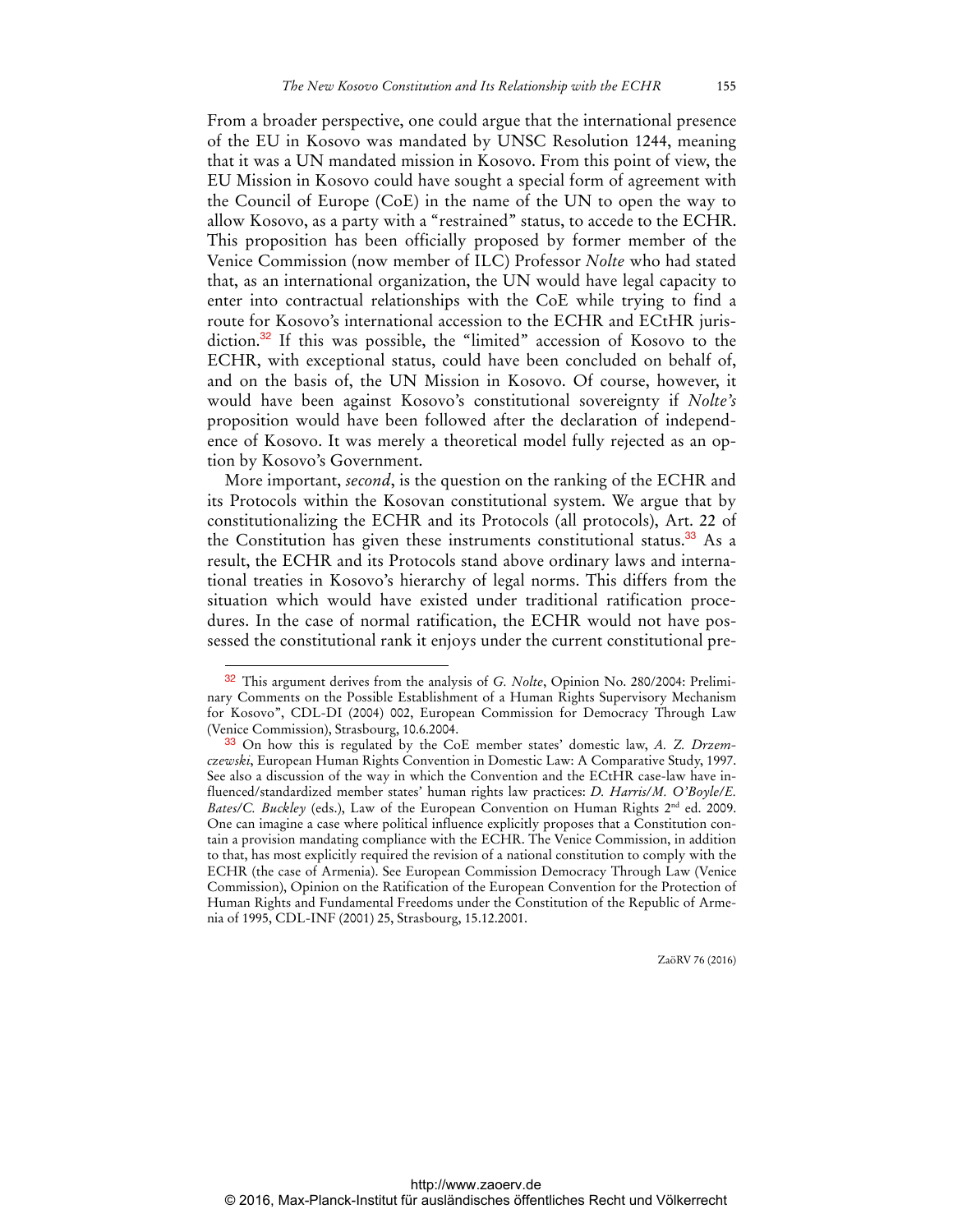scription.<sup>34</sup> We argue that,<sup>35</sup> given such a constitutional rank, every domestic law must be in harmony with the ECHR and if not, it should be ruled out as unconstitutional. This said, every domestic law must be in conformity with the ECHR, although practically every right guaranteed by the latter is protected by the Constitution as well. This in itself produces the legitimizing effect that "domestic laws in Kosovo" – on a constitutional ground – should be in harmony with a European human rights instrument, namely the ECHR.<sup>36</sup>

*Third*, one must question whether the ECHR and its Protocols are directly applicable<sup>37</sup> and effective. It is argued that, because the ECHR is enshrined in the Constitution, natural and legal persons can directly rely on the rights set forth therein and can thus rely on them as a constitutional source of protection. Such direct reliance on the ECHR and its Protocols by natural and legal persons in Kosovo makes the ECHR directly applicable, whereas every public institution – and, most importantly, the courts –

ZaöRV 76 (2016)

 $\ddot{ }$ 

<sup>34</sup> Kosovo follows the example of a monist system of relationship between the ratified international treaties and Kosovo's domestic legal order, allowing ratified treaties to penetrate in the domestic legal order *ex proprio vigore* (incorporate) and apply directly. The status of the ECHR in the Kosovo's Constitutional system, however, is not of a normal treaty, since the Constitution establishes a privileged position to the latter via Art. 22.

<sup>&</sup>lt;sup>35</sup> This is our argument; however this is implicitly viewed as such by the Constitutional Court's rulings cited in the footnotes below. In addition to those rulings, the Constitutional Court has ruled more clearly on this in its decision: *Tome Krasniqi v. RTK*, Temporary Measure 11/09, 2009, Constitutional Court of Kosovo, available at [<http://www.gjk-ks.org](http://www.gjk-ks.org)>.

<sup>36</sup> Overall, one must see the status of the ECHR and its Protocols within Kosovo's domestic legal order on the basis of Art. 22: The ECHR and its Protocols are a constitutional source of power. See this in light of Judgment No. 40/09, 2009, *Ibrahimi and 48 other former employees of the Kosovo Energy Corporation v. the Supreme Court of the Republic of Kosovo*, KI 40/09, 2009, Constitutional Court of Kosovo, available at: [<http://www.gjk-ks.org](http://www.gjk-ks.org)>. In this ruling, the Constitutional Court ruled that violation of the ECHR is – implicitly – a violation of the Constitution, and must thus be repaired on the basis of the Constitutional complaint mechanism. See also *Bislimi v. MI et al*., KI 06/10, 2010, Constitutional Court of Kosovo, available at [<http://www.gjk-ks.org](http://www.gjk-ks.org)>. The concept of human rights treaties' supremacy in the domestic legal order is not particularly common in the comparative constitutional frameworks. See *O. Dutheillet* de *Lamothe*, Study No. 304/2004: Draft Report on Case-Law Regarding The Supremacy of International Human Rights Treaties, CDL-DI (2004) 005, European Commission for Democracy Through Law (Venice Commission), Strasbourg, 2.10.2004. See also *F. Korenica/D. Doli* (note 31). It is worth noting that in accordance with the language policy of Kosovo, the rulings of the Constitutional Court are published in three languages: Albanian, Serbian and English. Therefore, whenever we refer to these rulings in this article, we shall refer to the English versions.

<sup>&</sup>lt;sup>37</sup> In order to be self-applicable, a treaty must be concrete enough so as to allow a court to resolve a controversy without the need to consult sub-legislative acts. See, for example, *C. Economides*, The Relationship Between International and Domestic Law, Report of the European Commission for Democracy Through Law (Venice Commission), Science and Technique of Democracy, No. 6, CDL-STD (1993) 006, Strasbourg, 1993.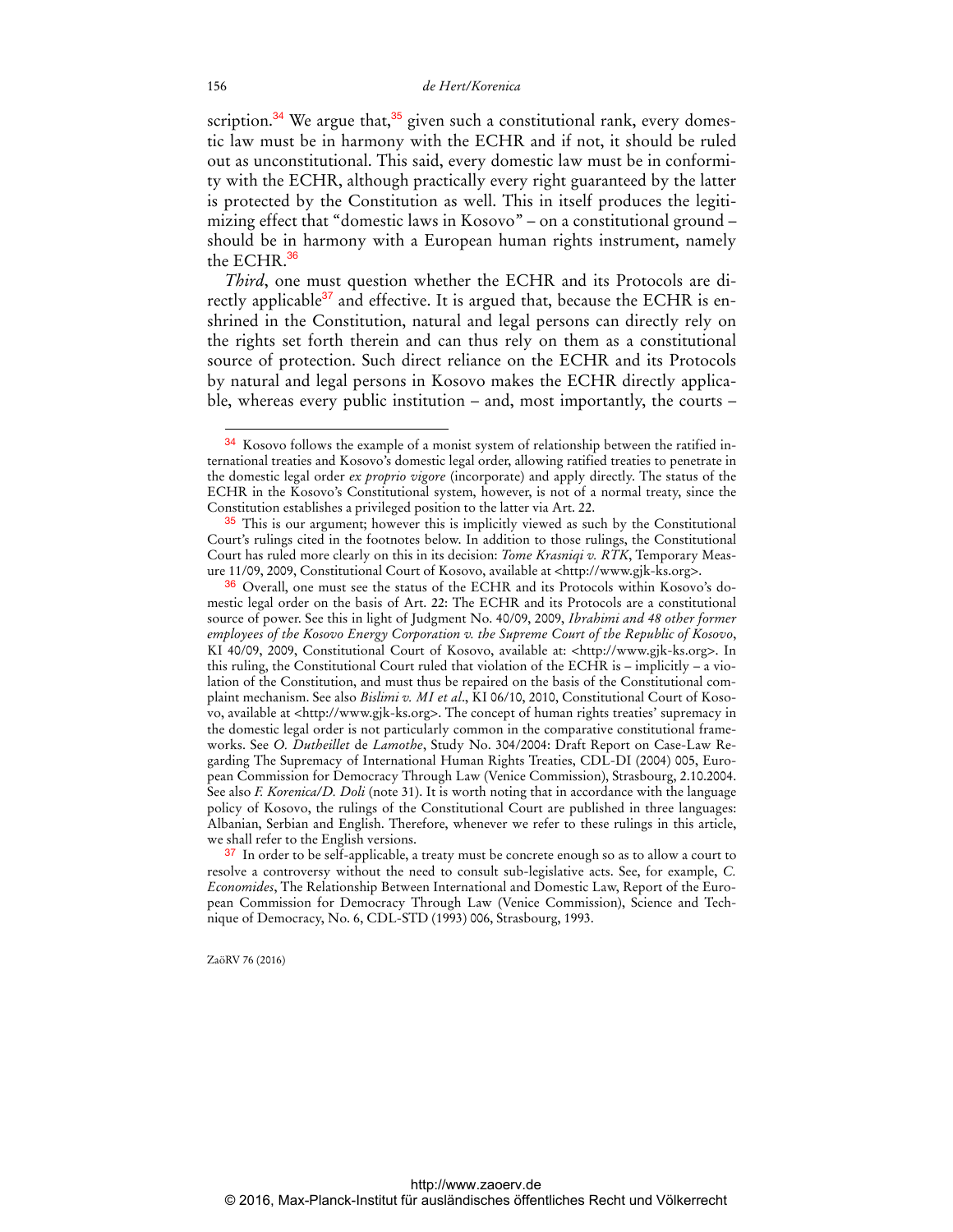in Kosovo are obliged by the Constitution to implement the ECHR and its Protocols. The Constitutional Court of Kosovo confirmed this in several baseline cases during 2009.<sup>38</sup>

In view of the constitutional justice, the Constitutional Court is tasked with the duty to assess the constitutionality of laws by using the ECHR and its Protocols, on the basis of Art. 22, as a substantive element of the Constitution. The Constitutional Court must, therefore, exercise control over the constitutionality of laws by ensuring that they comply not only with the Constitution, but also with the ECHR and all of its Protocols. Insofar as it must consider a legal instrument designed at the international level this broadens the Constitutional Court's jurisdiction for constitutional review. This gives the Constitutional Court a unique position among institutions protecting human rights in Kosovo.

# **3. The Status of ECtHR Case-Law Within the 2008 Kosovo Constitution**

The ECHR cannot simply be considered as a stand-alone legal instrument, but indeed has an extensive machinery devoted to its interpretation and application, embodied most prominently by ECtHR case-law. Accordingly, the consideration of the rank and applicability of the ECHR within Kosovo's constitutional system is followed by a series of more challenging questions relating to the rank and applicability of ECtHR case-law. Art. 53 of the Constitution, which will be discussed below, is the *special* provision that addresses the function of the case-law of the ECtHR in the context of Kosovo's constitutional system.

The Venice Commission has argued from an international law perspective that, in principle, the case-law of the ECtHR forms part of the ECHR and that it has *erga omnes* effect for future situations.<sup>39</sup>Therefore, the Constitu-

 $\overline{a}$ 

<sup>38</sup> See: In the UK, for example, despite the fact that, prior to 1998, it was asserted that courts have a duty to take account of the ECHR when interpreting a law affecting rights and freedoms, the Human Rights Act 1998 (officially published by United Kingdom's National Archives) now sets some limits as to when an individual may rely on the Convention rights before the English courts (see: Section 2(1), UK's Human Rights Act 1998). See *D. Wilson Jackson*, The United Kingdom Confronts the European Convention on Human Rights, 1997; and *A. L. Young*, Parliamentary Sovereignty and the Human Rights Act, 2009.

<sup>39</sup> European Commission for Democracy Through Law (Venice Commission), Opinion No. 209/2002 on the Implementation of the Judgments of the European Court of Human Rights, on the basis of comments by *J. Helgesen, G. Malinverni, F. Matscher, and P. Van Dijk*, CDL-AD (2002) 34, Strasbourg, 18.12.2002. On the other hand, the Venice Commission has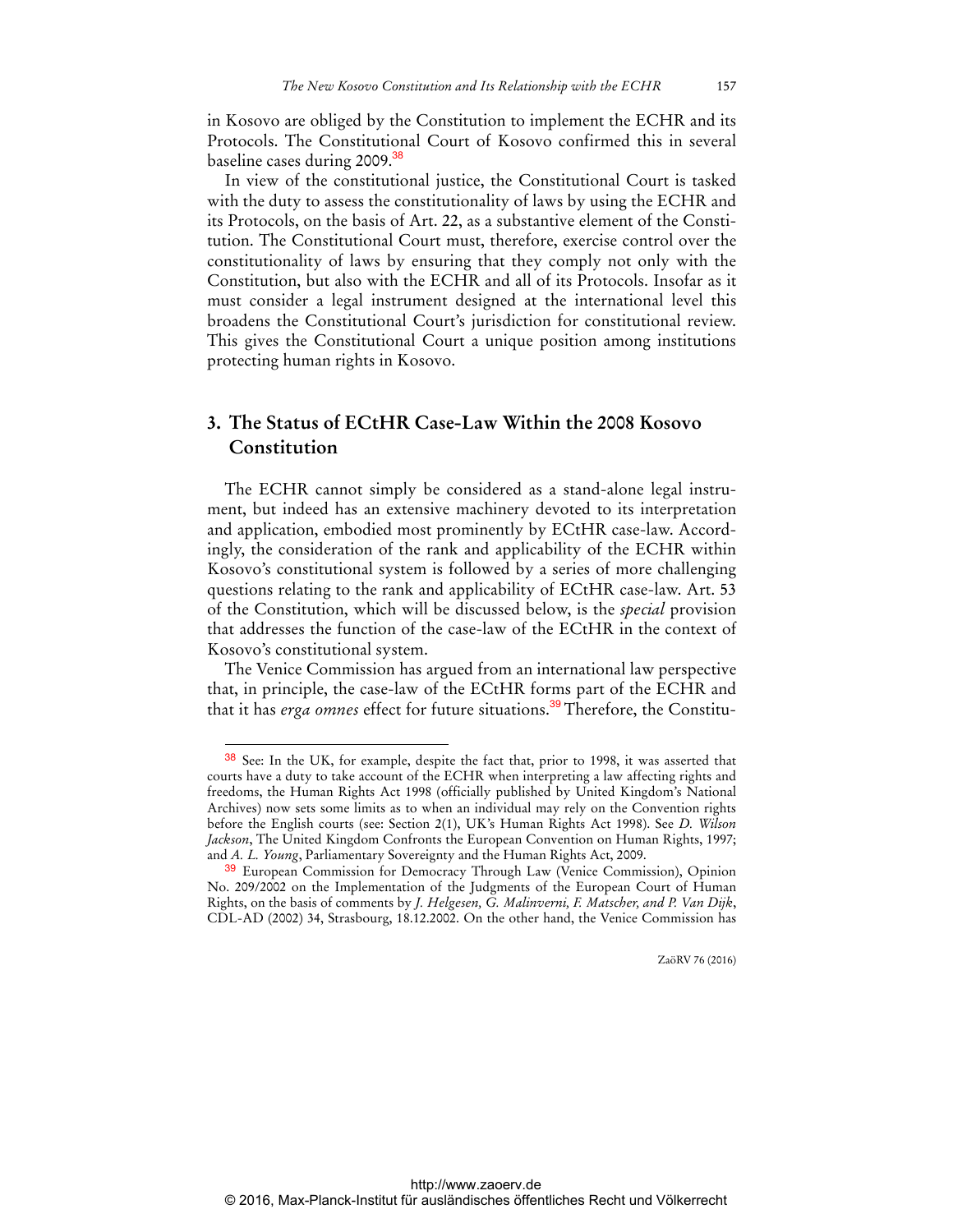tion of Kosovo may be said to have constitutionalized ECtHR case-law by constitutionalizing the ECHR and its Protocols. The authors of the present article contend, however, that Art. 22 and the constitutionalization of the ECHR and its Protocols do *not* include ECtHR case-law. It is of course debatable whether it was necessary to include the ECHR alone and not also the case-law of ECtHR in a constitutional article, a point which will be addressed in the sections below.

We argue that Art. 22 has constitutionalized the text of the ECHR and its Protocols – but not the case-law of the ECtHR. Not only did the Drafting Commission hold this opinion – which serves to contextualize the overall understanding of constitutional justice in  $Kosovo<sup>40</sup> - but there is in fact a$ constitutional provision exclusively regulating the status of ECtHR caselaw in the legal order of Kosovo (Art. 53, analyzed in detail below).<sup>41</sup> The existence of this Article suggests that the constitutionalization of the ECHR and its Protocols by Art. 22 does not automatically encompass the constitutionalization of the case-law of the ECtHR.

To clarify the position of the case-law of the ECtHR and to further explore the question at hand, it is important to consider that ECtHR case-law is binding on a state that is a party to the ECHR. This means that a judgment of the ECtHR is binding only for the state that is a party to the case being judged (*inter partes effect*). However, ECtHR case-law as a whole, is not (yet) binding *erga omnes* on states that are parties to the ECHR (although at least one notable personality has recently argued that states should recognize ECtHR case-law as having *erga omnes* effect as this would contribute to the efficiency of the ECtHR and provide a greater degree of legal certainty in the European Legal Space).<sup>42</sup>

Since Kosovo is not a party to the ECHR, it therefore has no international responsibility to follow the case-law of the ECtHR. In the constitutionalization of the ECHR, Kosovo did not follow the traditional ratification path and is therefore isolated from debates concerning the level and

ZaöRV 76 (2016)

maintained that ECtHR case-law does not *ex proprio vigore* penetrate the domestic law of the ECHR signatories. Hence, the ECtHR only shows "whether a case standing before it is in line with the ECHR", and it is for national bodies to enforce the matter domestically. However, based on Art. 46(1) ECHR, member states have the obligation to implement the ECtHR's judgments in all cases to which they are a party (See Venice Commission [note 39]).

<sup>40</sup> See also the interview by *Fisnik Korenica* with Professor *Visar Morina* (note 25).

<sup>41</sup> Art. 53, 2008 Constitution of Kosovo (note 5).

<sup>42</sup> See the speech of the President of the ECtHR, Mr. *Jean-Paul Costa*, calling ECHR member states to recognize the *erga omnes* effect of ECtHR case-law although this is not legally binding. Proceedings of "High Level Conference on the Future of the European Court of Human Rights", Interlaken, 18.-19.2.2010, Council of Europe, reproduced at [<http://](http://www.coe.int)  [www.coe.int>.](http://www.coe.int)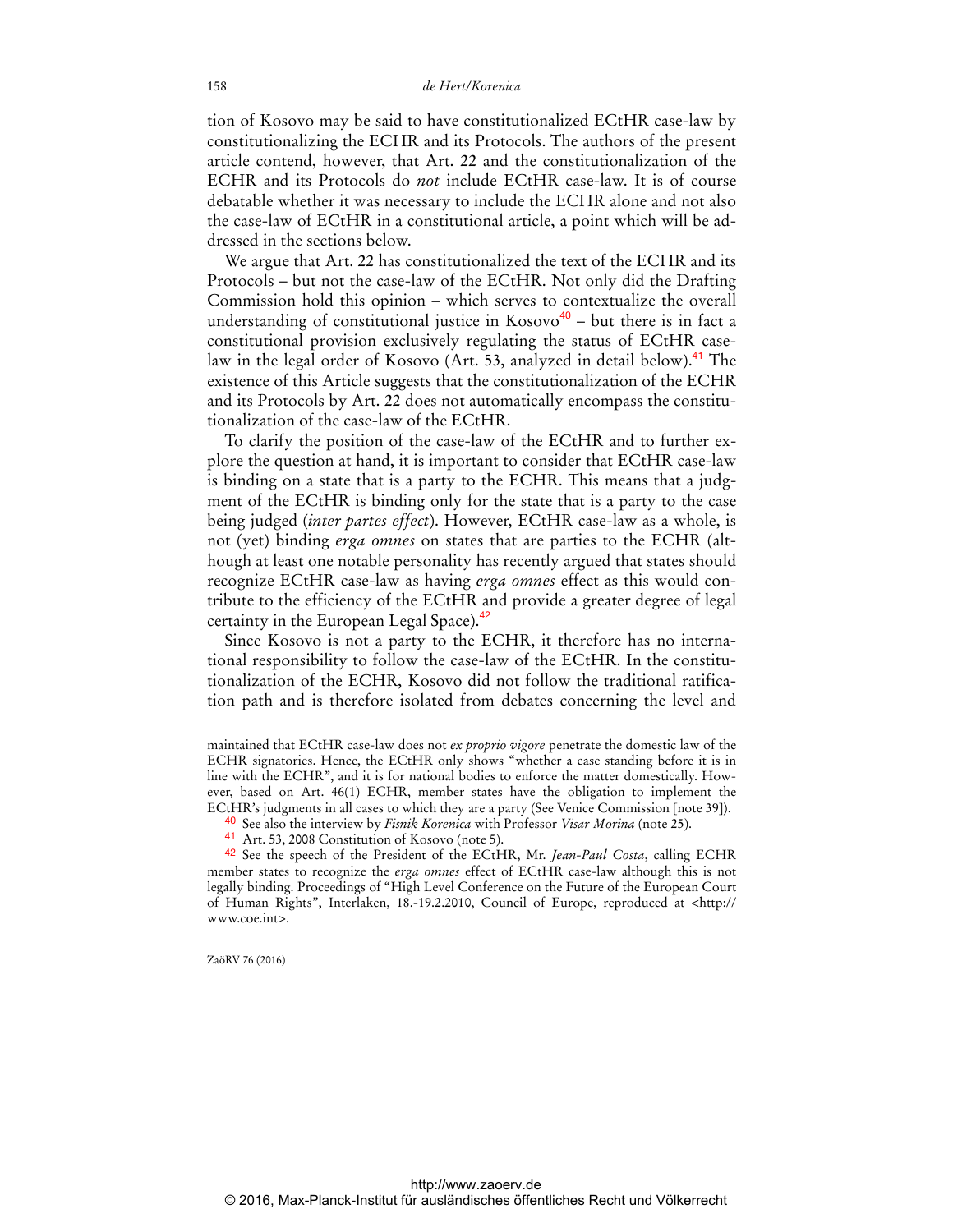form of connection between treaty and case-law. As Kosovo was not recognized by the CoE as having the capacity to become a member of the Council yet, it was not possible for Kosovo to accede to an instrument of the CoE such as the ECHR. Accordingly, the only valid conception of integration is that which one can derive from the Constitution itself and the context of its drafting. In this respect, Kosovo has obliged itself through its own Constitution to comply with ECtHR case-law. This is but a selfimposed domestic obligation deriving from the domestic legal order.

Therefore, the constitutionalization of the ECHR through Art. 22 of the Constitution does not extend to ECtHR case-law. Art. 53, discussed earlier, must be read as regulating and prescribing the status of ECtHR case-law within Kosovo's domestic legal order:

"Human rights and fundamental freedoms guaranteed by this Constitution shall be interpreted consistent with the court decisions of the European Court of Human Rights."<sup>43</sup>

Following Art. 53 of the Constitution, one can claim that the international human rights dimension of Kosovo's Constitution is rather inclusive and broad. Art. 53 compulsorily refers the Kosovan courts to ECtHR case-law – an essential proposition concerning the relationship of Kosovan domestic law to European human rights law.<sup>44</sup>

In contrast to the process of constitutionalization of the ECHR, Art. 53 does not constitutionalize or incorporate ECtHR case-law into Kosovo's domestic legal order in the same way as Art. 22 constitutionalizes the ECHR. The duty to "follow" the contours of ECtHR case-law is to impose a general obligation on Kosovan courts to consider the case-law, but indicates that ECtHR case-law cannot serve as a source of direct effect of a right, freedom or duty flowing therefrom.<sup>45</sup> Accordingly, under Kosovo

<sup>43</sup> Art. 53, 2008 Constitution of Kosovo (note 5).

<sup>44</sup> See *S. Greer*, The European Convention on Human Rights: Achievements, Problems and Prospects, 2006, 279 ("[I]n 2002, for example, twenty-one European Constitutional courts declared themselves not bound by rulings of the European Court of Human Rights, although a larger majority said they were influenced by them.").

<sup>&</sup>lt;sup>45</sup> This raises the appealing question of whether the interpretation of the ECHR should be left to the ECtHR alone or whether this role should complemented also by member states' courts. With this in mind, the Kosovan Constitutional system seems not to tolerate the Constitutional Court to make dynamic self-interpretations of the ECHR, released from the ECtHR case-law. For some interesting arguments on this, see Norwegian practice in *E. Bjorge*, The Status of the ECHR in Norway: Should Norwegian Courts Interpret the Convention Dynamically?, European Public Law 16 (2010), 45 et seq. Compare this with *Greer's* general arguments for a ECtHR that plays the role of an abstract ruler (note 44). On the other hand, as far as we are aware, no other authors have addressed this issue with regard to the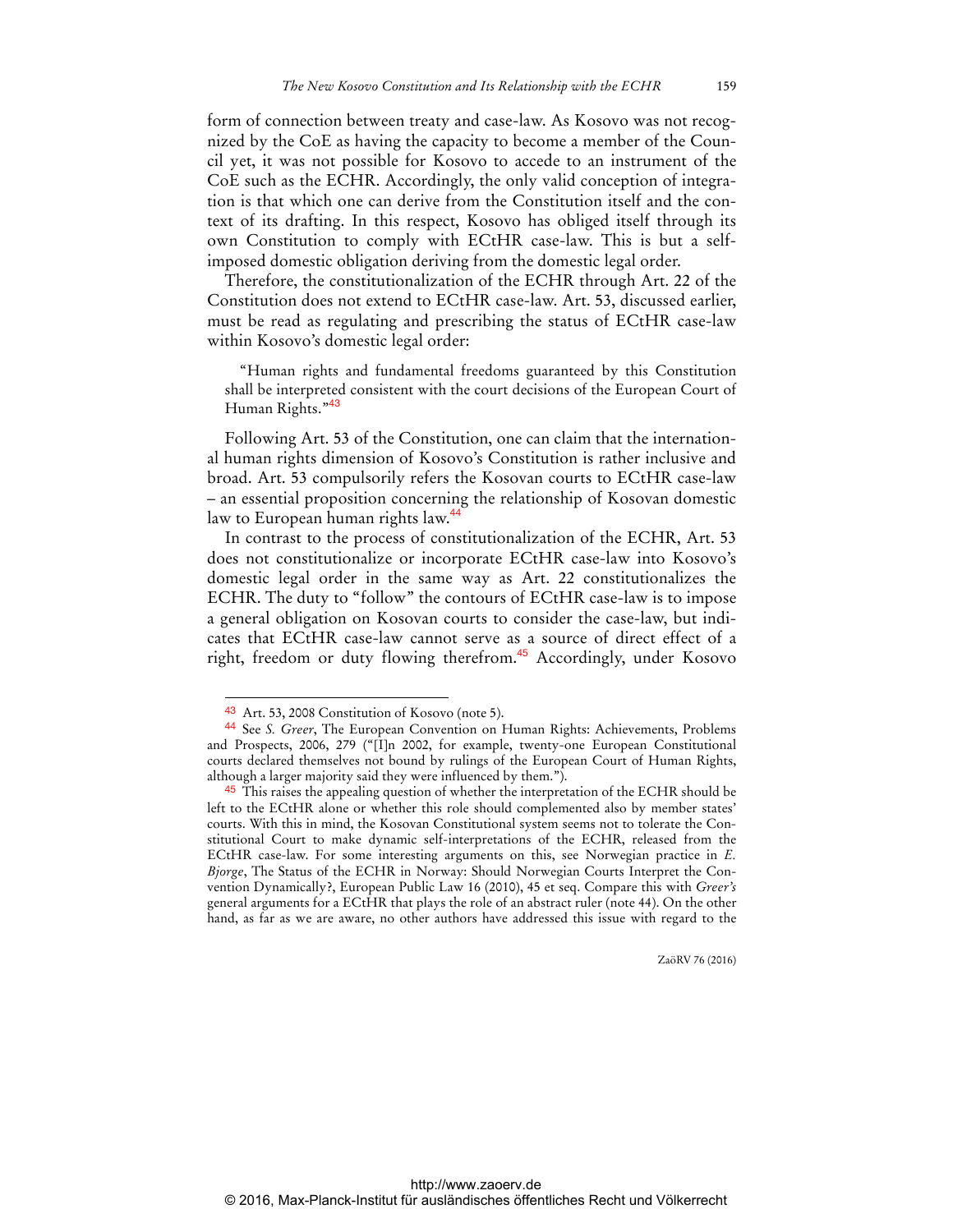law, ECtHR case-law cannot be seen as a source of law from which one could directly derive rights.

Considering this conclusion, the obvious question that arises is, what model of connection is then fashioned? Art. 53 specifies that the constitutional rights and freedoms "must be interpreted consistently with [ECtHR case-law]". To what extent are the courts bound by the jurisprudence of the ECtHR, or to what extent does this merely require "them to follow the lines of [ECtHR case-law]"?<sup>46</sup> If Art. 53 would subject Kosovo courts to ECtHR case-law, the latter would be binding and would oblige courts to use it as a source of authority when interpreting cases involving constitutional human rights. In contrast, asking courts "to follow the lines of [ECtHR case-law]" would mean that it would suffice for the courts not to contradict or disregard ECtHR case-law in their rulings.

Apparently the Kosovan Constitutional Court has adopted an approach laying somewhere between the extremes. This approach is based on a duty to "respect and consider" the case-law of the ECtHR, but not necessarily on a duty to refuse to do something which is not addressed by ECtHR case-law.<sup>47</sup> The Constitutional Court ruled in *Krasniqi v. RTK et al. 2009* that "[…] [A]rticle 53 of the Constitution of the Republic of Kosovo should serve as 'our very basis' while interpreting all our decisions".<sup>48</sup> At first glance, it seems that this ruling does not help in determining the scope of the duty required to follow ECtHR case-law. However, though reasoned in a very general manner, the above ruling shows that the Constitutional Court considers ECtHR case-law to be a basis for addressing not only is-

ZaöRV 76 (2016)

 $\ddot{ }$ 

Kosovo case. Such a "literature gap", certainly, indicates the fact that Kosovo's constitutional regime is in its infancy and that academic research in the field is only at its starting point.

<sup>&</sup>lt;sup>46</sup> We develop the starting point of this debate from a similar logical background analysis delivered by *E. Wicks*, Taking Account of Strasbourg? The British Judiciary's Approach to Interpreting Convention Rights, European Public Law 11 (2005), 405 et seq.

<sup>&</sup>lt;sup>47</sup> This means that the Kosovan courts cannot explicitly refuse to recognize and follow the lines of a Strasbourg ruling. For a comparison, see how hard it is to assess whether domestic courts respect or follow Strasbourg, *E. Wicks* (note 46). Having to "follow", rather than to be "bound to" ECtHR case-law, one must argue, indicates the level of the margin of appreciation and proportionality review that the Kosovan courts have on their hands. See a theoretical account on this general issue by *J. Gerards/H. Senden*, The Structure of Fundamental Rights and the European Court of Human Rights, I.CON 7 (2009), 619 et seq., at 623.

<sup>48</sup> *Krasniqi v. RTK et al.* (note 35). As highlighted above, each ruling of the Court in Kosovo is written and issued in three languages: Albanian, Serbian and English. The term "our very basis" is a quotation from the original ruling of the Constitutional Court: One should remind the reader here that the Kosovo Constitutional Court has three international judges who come, in the main, from international tribunals.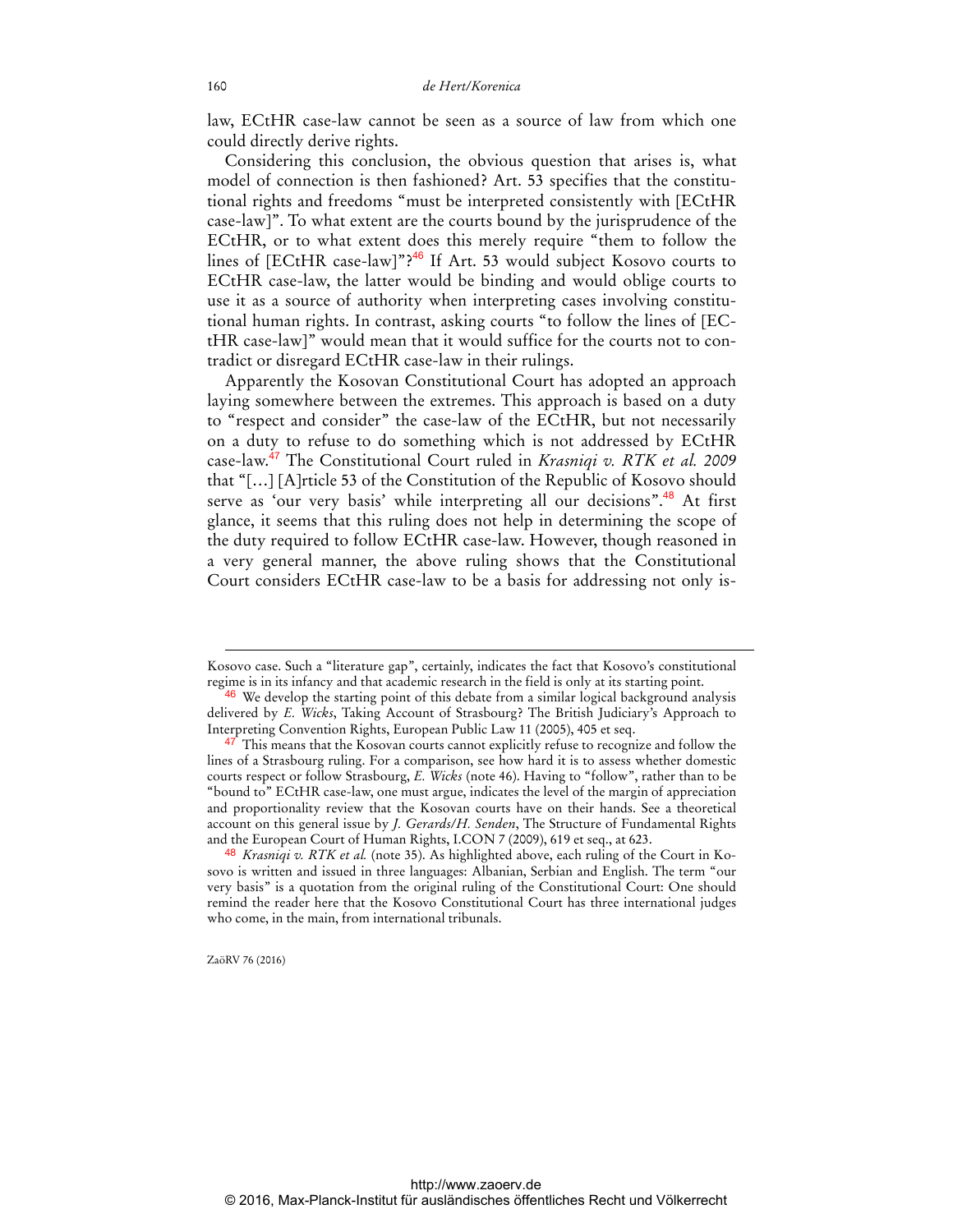sues of human rights, but virtually every other constitutional issue as well.<sup>49</sup> Using this line of jurisprudential thought as a foundation, we can begin to analyze the question more substantially by considering the landmark cases in which ECtHR case-law has been viewed as binding or as required to be taken into account.<sup>50</sup>

The major Constitutional Court cases concerning the use of ECtHR case-law are: the 2009 cases of *Ibrahimi et al. v. Supreme Court*<sup>51</sup> and *Kastrati v. Supreme Court*<sup>52</sup> and the 2010 decision in *Bislimi v. MI et al*. 53 Review of these cases reveals that the Court consistently applies almost the same system of referring to Art. 53 in its reasoning. In *Ibrahimi et al. v. Supreme Court*, the Constitutional Court accepted its obligation to refer to ECtHR case-law but did not find itself obliged to follow ECtHR rulings (although it did so for the purpose of clarifying a constitutional provision and used such clarification as a means to rationalize the course of reasoning that it followed). The same line of reasoning can also be detected in *Kastrati v. Supreme Court,* where the Court followed an approach, once again, to demonstrate that it was obliged to refer to ECtHR case-law constitutionally, but indeed was not bound by its rulings. In the 2010 *Bislimi* case, the Constitutional Court went further and did in fact use ECtHR case-law to qualify the facts and to determine the merits of the case. However, its reasoning indicates that it did not do so out of duty – the Court did not consider itself *obliged* to base its ruling on ECtHR case-law. These three cases could be taken as the valid point of interpretation of Art. 53 of the Constitution.

In these three landmark rulings,  $54$  the Constitutional Court held that, on the basis of Art. 53 of the Constitution, ECtHR case-law does not consti-

51 *Ibrahimi et al. v. Supreme Court* (note 36).

 $\ddot{ }$ 

<sup>49</sup> For an indication of how broadly the Constitutional Court uses ECtHR case-law for referencing its cases, including cases that do not involve the interpretation of human rights, as governed by Art. 53 of the Constitution, see *Bislimi v. MI et al*. (note 36), and *Krasniqi v. RTK et al.* (note 35).

<sup>50</sup> Surprisingly enough, as *Schwartz* argues: ''[…] [A]lthough the Convention has been cited by the Constitutional courts of Hungary, Poland, and Bulgaria, there is 'usually very little analysis or discussion of the relevant case-law, but merely passing references to the relevant provisions'. In other words, while national Constitutional courts in central and eastern Europe may be said generally to uphold Convention standards, they do so without much direct reference to the Convention itself'." See *H. Schwartz*, Struggle for Constitutional Justice in Post-Communist Europe, 2000, 234.

<sup>52</sup> *Kastrati v. Supreme Court*, KI 68/09, 2009, Constitutional Court of Kosovo, available at <<http://www.gjk-ks.org>>.

<sup>53</sup> *Bislimi v. MI et al.* (note 36).

<sup>54</sup> The Constitutional Court of Kosovo is quite a young court in regard to the level of established case-law on issues of structural human rights law, as highlighted above. This has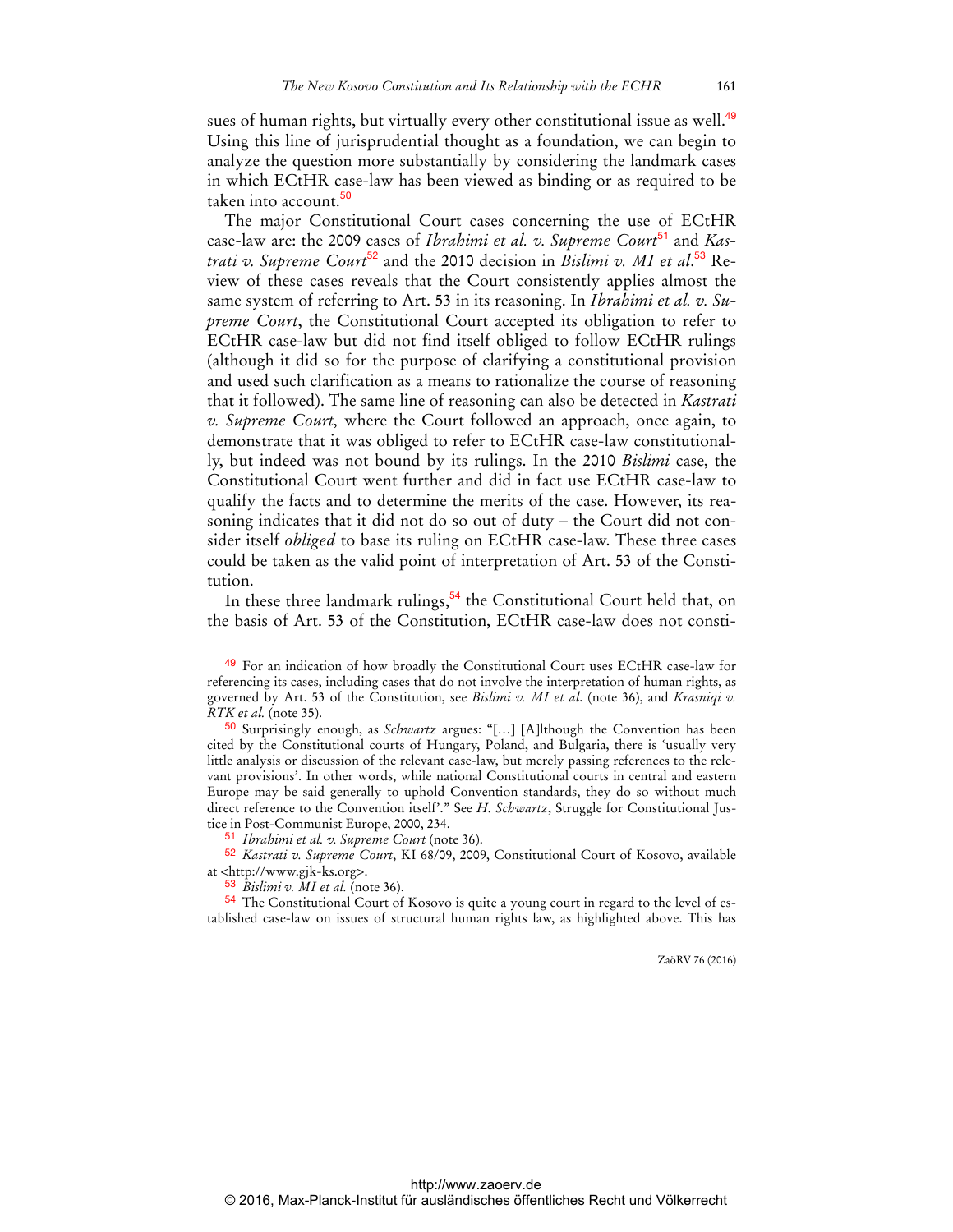tute an obligation to which the court necessarily must submit. Instead, the case-law rather serves as an obligation to which the court refers to in crafting its argumentation and to clarify the facts that it needs to consider on constitutional grounds in each case. The Court, however, takes advantage, although implicitly, of ECtHR case-law when qualifying the merits of the case. This indicates respectful references to ECtHR case-law (especially compared with other South Eastern Europe countries, such as Albania).<sup>55</sup> All three cases, therefore, reflect the "mood" of the Constitutional Court; this suggests that ECtHR case-law is viewed as a tool for advancing the interpretation of constitutional provisions, rather than as an obligation requiring adherence to ECtHR precedents.<sup>56</sup>

Could the Constitutional Court refuse to follow a ruling of the ECtHR if, in the view of the Kosovo Court, a ruling of the European Court might curtail the rights guaranteed by the Constitution of Kosovo? What would the Constitutional Court do if a "*Solange*"<sup>57</sup> case should appear? We argue<sup>58</sup> that both the case-law of the Constitutional Court and Art. 53 of the Constitution leave room for the creation of a *Solange* situation. The same ra-

ZaöRV 76 (2016)

facilitated our review of every ruling which has been handed down to date. Our considered opinion is that these three rulings represent important milestones concerning the authority of ECtHR case-law in Kosovo's domestic legal order. It is also important to note that the Constitutional Court has received in these three years about 300 applications, approximately half of which have been adjudicated by the time of writing this paper.

<sup>55</sup> See, for instance, the case of Albania at *F. Korenica/D. Doli*, The Relationship between International Treaties and Domestic Law: A View from the Albanian Constitutional Law and Practice, Pace Int'l L. Rev. 24 (2012).

<sup>&</sup>lt;sup>56</sup> This analysis is also supported by the observation that the Constitutional Court reviews only some ECtHR cases (as demonstrated in these three rulings) – due to the information overload that this process practically produces for the Court – and this is not sufficient for the Court in Kosovo to conclude what a fully-fledge position of ECtHR case-law has been (or should have been) in similar instances.

<sup>57</sup> We refer here to the 1974 landmark *Solange I* case, originally the *Internationale Handelsgesellschaft* case of the German Federal Constitutional Court. There the FRG Court ruled that it would refuse to recognize the primacy of EC/EU law if the latter infringed or diminished a right or freedom derived from German Federal Constitutional law. See, *Solange I – Internationale Handelsgesellschaft v. Einfuhr- und Vorratsstelle für Getreide und Futtermittel*, decision of 29.5.1974, BVerfGE 37, 271 (1974), CMLR 540. For more about the *Solange* case, see Justice *S. Breyer*, Constitutionalism, Privatization, and Globalization: Changing Relationships among European Constitutional Courts, Cardozo L. Rev. 21 (2000), 1045. So, our question here is: Would the Kosovo Constitutional Court recognize the authority to itself to depart from the ECtHR case-law if it saw that ECtHR case-law diminished or restrained a right or freedom from the Kosovo's constitutional catalogue of rights?

<sup>58</sup> This remains our conclusion, as there has not been any other work elaborating this issue neither in Albanian, Serbian or English. This gap in literature is due to the fact that Kosovo's Constitutional regime is still very young. Accordingly, there are only a few, rather general, research contributions available.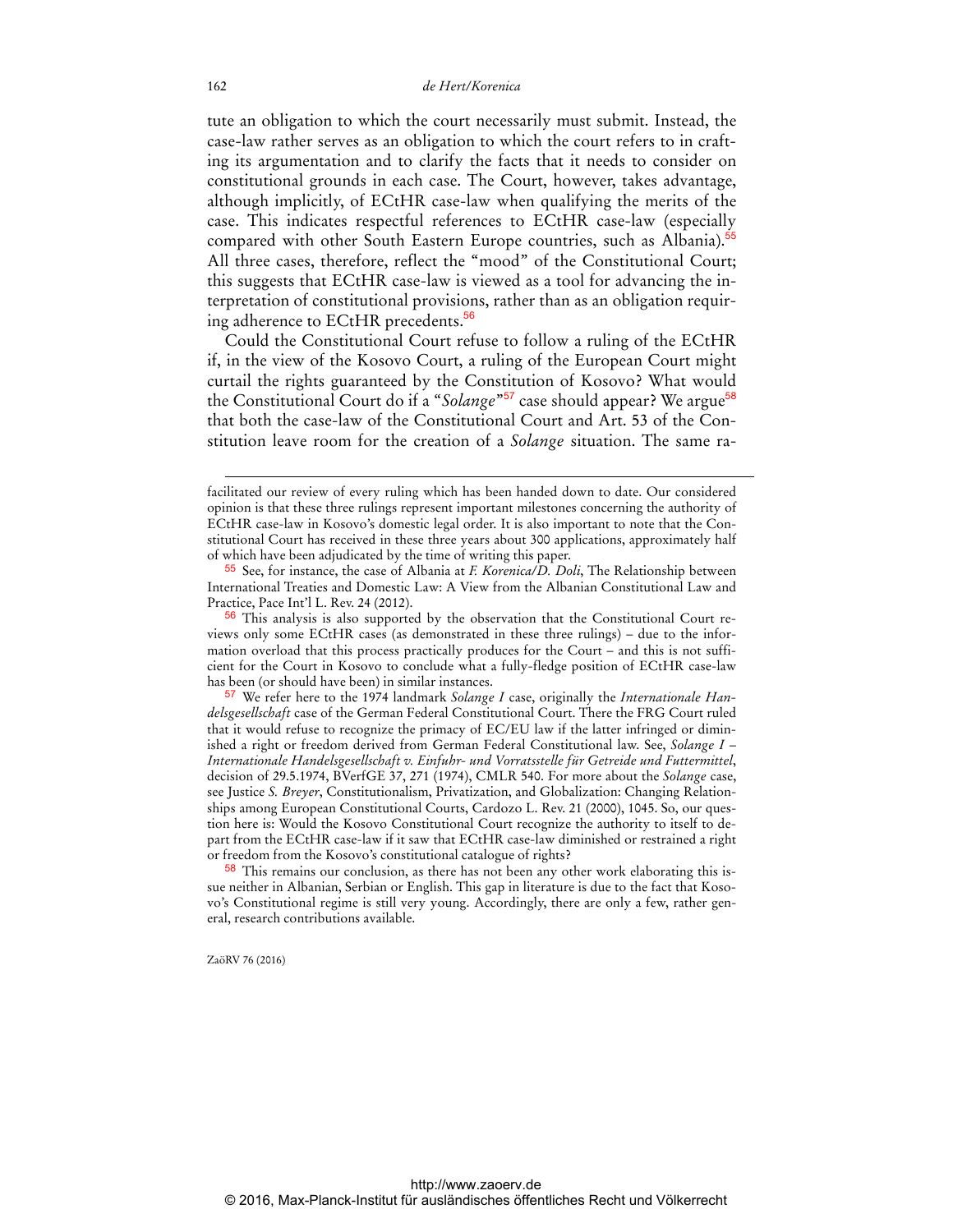tionale and system as used by the German Federal Constitutional Court could apply in Kosovo's constitutional justice system.

Since the Constitutional Court does not see itself bound to the use of ECtHR case-law as an immutable and inflexible source of precedent, one could argue that the Court would find itself freed from following an obligation stemming from ECtHR case-law if it were to determine that this would limit or curtail a right deriving from the Constitution of Kosovo. Even allowing for the fact that the Court recognizes and follows the constitutional provision that requires it to "be in line with" the ECtHR case-law,<sup>59</sup> this might still allow the Court to offer a broader interpretation of rights than those prescribed by ECtHR case-law, $60$  given that allowing a broader scope of rights would not bring the court into conflict with its duty to "stay in line" with ECtHR case-law. This means that the phrasing "being consistent with" could be read as meaning "not being against"<sup>61</sup> ECtHR case-law. Therefore, Art. 53 of the Constitution and the current practice of the Constitutional Court also potentially condition the *Solange* rationale. The idea of allowing for this *Solange* loophole in the constitutional case-law in Kosovo suggests that the Constitutional Court seems to take international law merely as the minimum standard of human rights but not as the maximum. The Court could decide to go beyond the international standards in line with the reasoning explained above.<sup>62</sup>

 $\overline{a}$ 

<sup>59</sup> As a reminder, this derives from Art. 53 of the Constitution of Kosovo.

<sup>60</sup> As regard to the Kosovo's case, this still remains merely a theoretical case. However, we take this approach from a specific provision – as an example – regulating the same issue in the European Union Charter of Fundamental Rights. The Charter establishes that the EU (including its Member States when acting as agents of EU law) may offer broader protection of rights than those enshrined by the ECHR. See: Charter of Fundamental Rights of the European Union, Art. 52, para. 3, available at [<http://www.europarl.europa. eu>.](http://www.europarl.europa.eu) 

 $61$  We refer to both the letter and spirit of the case-law.

<sup>62</sup> Why would one make this comparison with *Solange* example here? Authors argue that the logic behind this constitutional position to the case-law of ECtHR lies on the concept of taking international law only as a source for enhancing the domestic human rights protection, but not as the source of validation of human rights that already exist domestically. A logical dualism wherein the Court ensures that domestic human rights protection could go beyond the international standards makes explicit the fact that international standards of human rights could be superseded and could not serve as a source of legitimation if a national court wishes to offer broader protection of rights.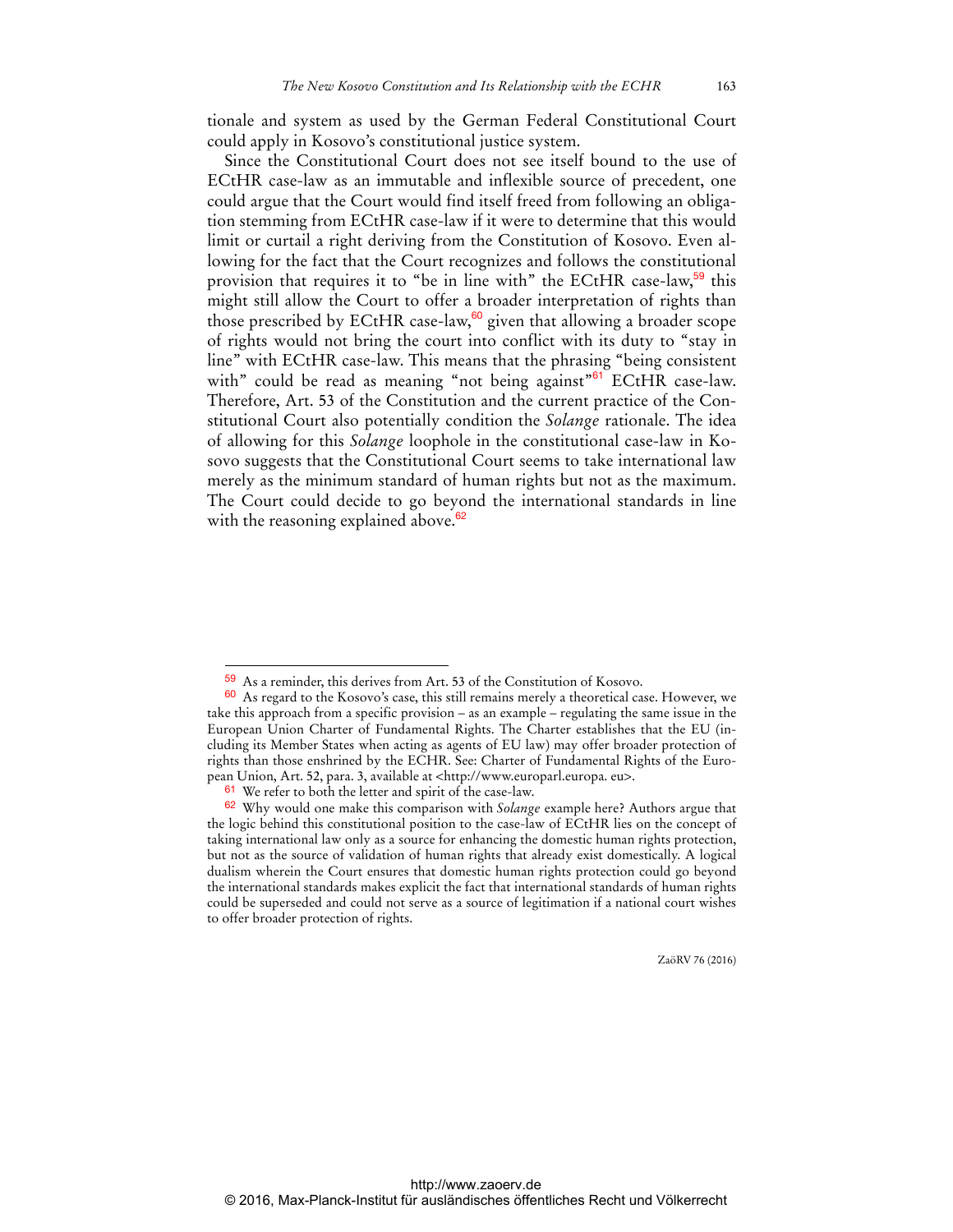### **4. Article 53 and the Development of the Constitution**

The rigid nature of the Constitution itself, which requires a doublemajority vote for its amendment<sup>63</sup> preconditions the Constitutional Court to be the strongest and most authoritative constitution-maker – the institution rendering authoritative decisions and making practical constitutional rules – since legislative counter-balances can only challenge its rulings with great difficulty. In this context, the obligation deriving from Art. 53 to follow the case-law of the ECtHR, allows the Constitutional Court to interpret, and through interpreting, to make constitutional rules based on the case-law of the ECtHR.<sup>64</sup> Altogether, this directs the Constitutional Court to "Europeanize" the Constitution, through interpreting and ruling on constitutional provisions on the basis of the necessity to follow ECtHR caselaw, leading to constitutional justice that may be heavily influenced by international jurisprudence.<sup>65</sup>

### **V. Conclusion**

This article specifically analyzed the position of the ECHR and ECtHR case-law in the 2008 Constitution of Kosovo, identifying a novel form of integration of an international instrument into a domestic system of constitutional protection.

At the time of drafting the Constitution, Kosovo was not – nor indeed currently is – in the situation to sign, ratify or accede to an international agreement such as the ECHR. In order to bind Kosovan domestic standards

ZaöRV 76 (2016)

<sup>63</sup> *D. Doli/F. Korenica* (note 12).

<sup>64</sup> Since the Constitution of Kosovo is of a rigid nature – one that could be amended only through high thresholds (supermajorities) and on basis of certain limits – the Constitutional Court of Kosovo takes the prerogative of making *factual* amendments to the Constitution as opposed to the *formal* ones that could be addressed by the parliament. This being said, the Constitutional Court – thanks to the rigid nature of the Constitution – becomes a very important actor in *factually* producing constitutional rules. The "factual" amendment to which we refer here is a concept which has been discussed in the paper cited in the below footnote.

<sup>65</sup> *F. Korenica/D. Doli*, Constitutional Rigidity in Kosovo: Relevance, Outcomes and Rationale, Pace Int'l L. Rev. (Online Companion), (February 2011), reproduced at [<http:](http://digitalcommons.pace.edu)// [digitalcommons.pace.edu](http://digitalcommons.pace.edu)>. Of note is the fact that there is no contrasting argument to this in the existing literature, adding that the existing literature on Kosovo's constitutional law is rather scarce and probably very general to deal with such a narrow question. Also, when we refer to the international jurisprudence, we in fact connote to the jurisprudence of ECtHR, which substantially also originates from the jurisprudence of many international courts and tribunals.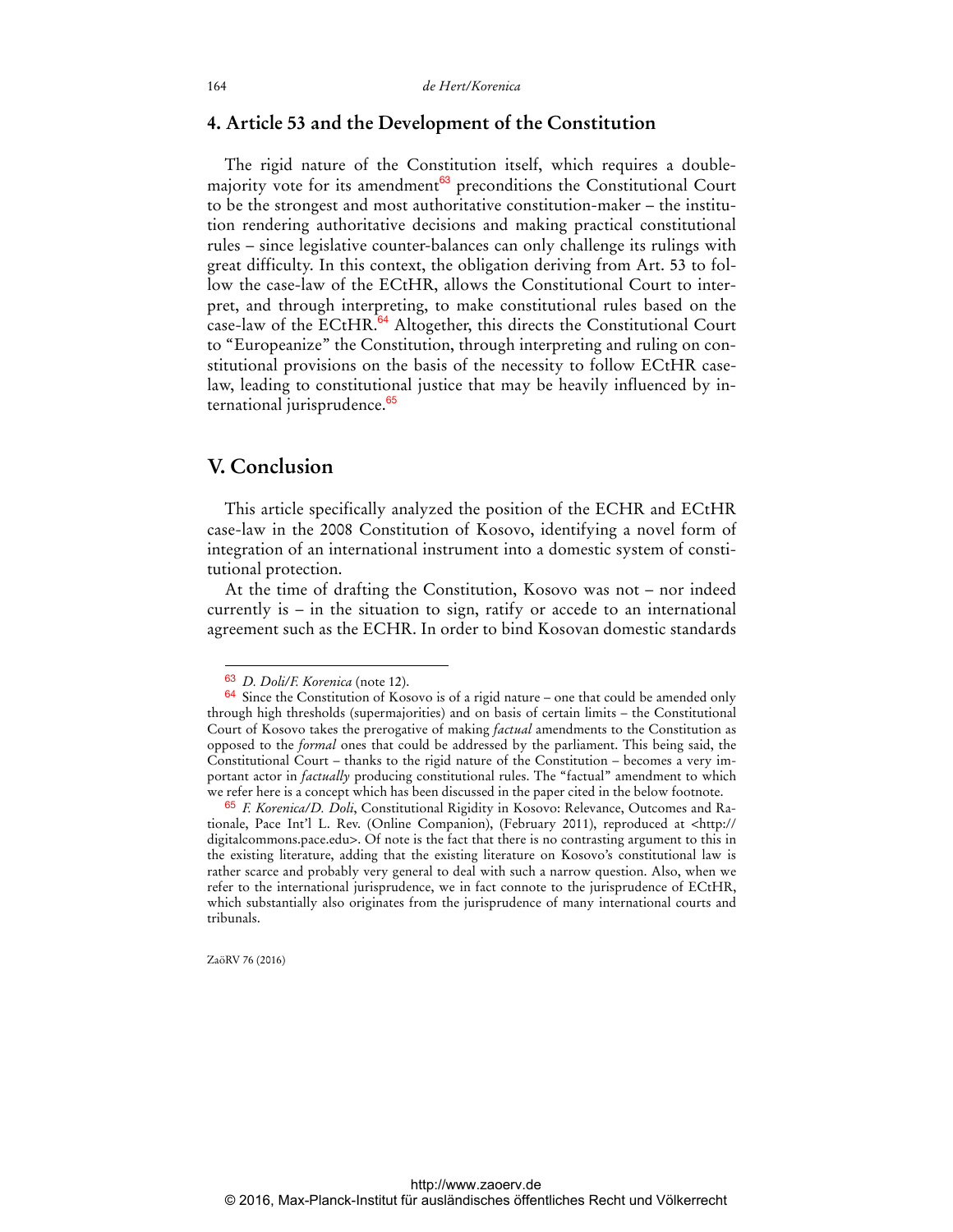of human rights protection to international standards and instruments, these instruments have been directly constitutionalized within the framework of the Constitution itself. As Kosovo has thus not ratified these instruments, and does not currently have the full international legal capacity required for full participation in these instruments, their integration and effect within domestic law has a very different logic from that found even in monist states. This "constitutionalization without ratification" approach raises a unique set of questions as to the logic of integration, rank, applicability, effect and function of these instruments in Kosovan law. These questions are fascinating in the isolated consideration of how the system functions in Kosovo, but also as they lead us to question our own conceptions of the function of international instruments of protection, and by extension, the relationship between domestic and international law.

To contextualize the discussion, the article offered a broad overview of Kosovo's constitutional human rights system and explained that the constitutionalization of international human rights instruments, far from being an original conception of the drafters of the Constitution, was in fact a result and continuation of a trend stretching back to the beginning of the state building process, tied tightly to the role of international actors and influence over Kosovan domestic administration.

With this background in mind, the article then closely analyzed Art. 22, through which a range of international instruments, including the ECHR, gain constitutional rank within the domestic order.

This provided the theoretical legal framework for the more detailed analysis of the status of the ECHR and ECtHR case-law. The above analysis of Art. 22 leads to the conclusion that the ECHR has constitutional rank and is thus both directly applicable and effective in the domestic order. Therefore, all laws in Kosovo must conform to ECHR norms and that nonconformity would in fact be ground for constitutional review before the domestic courts.

However, the ECHR cannot simply be considered as a stand-alone legal instrument, but indeed has an extensive machinery devoted to its interpretation and application, embodied most prominently by ECtHR case-law. While in international law the two may have an almost inseparable connection, the authors argue that, by virtue of Kosovo's unique constitutional status and the adopted approach of integration through constitutionalization which excludes tying the ECHR to ECtHR case-law, ECtHR case-law does not necessarily have a direct effect in Kosovo. According to Art. 53 of the Constitution ECtHR case-law is not directly applicable or effective in the same sense as the ECHR, but does perform a judicial function in the